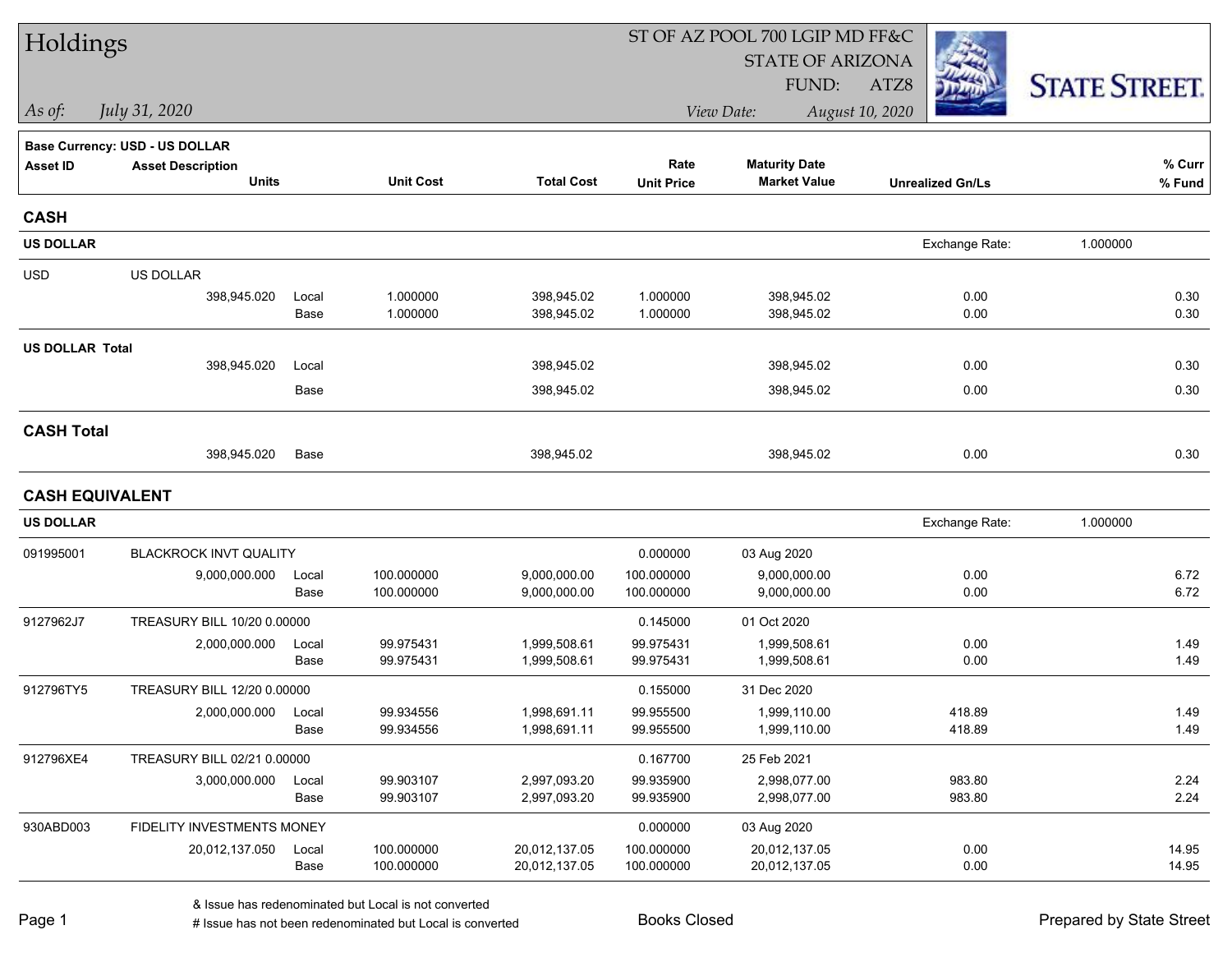| Holdings                     |                                                  |       |                  |                   |                   | ST OF AZ POOL 700 LGIP MD FF&C              |                         |                     |  |  |  |
|------------------------------|--------------------------------------------------|-------|------------------|-------------------|-------------------|---------------------------------------------|-------------------------|---------------------|--|--|--|
|                              |                                                  |       |                  |                   |                   | <b>STATE OF ARIZONA</b>                     |                         |                     |  |  |  |
|                              |                                                  |       |                  |                   |                   | FUND:                                       | ATZ8                    | <b>STATE STREET</b> |  |  |  |
| As of:                       | July 31, 2020                                    |       |                  |                   |                   | View Date:                                  | August 10, 2020         |                     |  |  |  |
|                              |                                                  |       |                  |                   |                   |                                             |                         |                     |  |  |  |
|                              | Base Currency: USD - US DOLLAR                   |       |                  |                   |                   |                                             |                         |                     |  |  |  |
| <b>Asset ID</b>              | <b>Asset Description</b><br><b>Units</b>         |       | <b>Unit Cost</b> | <b>Total Cost</b> | Rate              | <b>Maturity Date</b><br><b>Market Value</b> |                         | % Curr              |  |  |  |
|                              |                                                  |       |                  |                   | <b>Unit Price</b> |                                             | <b>Unrealized Gn/Ls</b> | % Fund              |  |  |  |
| 979QHR003                    | SOUTH STREET REPO                                |       |                  |                   | 0.100000          | 03 Aug 2020                                 |                         |                     |  |  |  |
|                              | 930.780                                          | Local | 100.000000       | 930.78            | 100.000000        | 930.78                                      | 0.00                    | 0.00                |  |  |  |
|                              |                                                  | Base  | 100.000000       | 930.78            | 100.000000        | 930.78                                      | 0.00                    | 0.00                |  |  |  |
| <b>US DOLLAR Total</b>       |                                                  |       |                  |                   |                   |                                             |                         |                     |  |  |  |
|                              | 36,013,067.830                                   | Local |                  | 36,008,360.75     |                   | 36,009,763.44                               | 1,402.69                | 26.90               |  |  |  |
|                              |                                                  | Base  |                  | 36,008,360.75     |                   | 36,009,763.44                               | 1,402.69                | 26.90               |  |  |  |
|                              |                                                  |       |                  |                   |                   |                                             |                         |                     |  |  |  |
| <b>CASH EQUIVALENT Total</b> |                                                  |       |                  |                   |                   |                                             |                         |                     |  |  |  |
|                              | 36,013,067.830                                   | Base  |                  | 36,008,360.75     |                   | 36,009,763.44                               | 1,402.69                | 26.90               |  |  |  |
| <b>FIXED INCOME</b>          |                                                  |       |                  |                   |                   |                                             |                         |                     |  |  |  |
| <b>US DOLLAR</b>             |                                                  |       |                  |                   |                   |                                             | Exchange Rate:          | 1.000000            |  |  |  |
| 30218HAA5                    | EXPORT LEASING 2009 LLC US GOVT GUAR 08/21 1.859 |       |                  |                   | 1.859000          | 28 Aug 2021                                 |                         |                     |  |  |  |
|                              | 157,288.050                                      | Local | 100.188190       | 157,584.05        | 100.601923        | 158,234.80                                  | 650.75                  | 0.12                |  |  |  |
| Original Face:               | 1,000,000.000                                    | Base  | 100.188190       | 157,584.05        | 100.601923        | 158,234.80                                  | 650.75                  | 0.12                |  |  |  |
| 36178GHQ0                    | GNMA POOL AA8339 GN 08/27 FIXED 3                |       |                  |                   | 3.000000          | 15 Aug 2027                                 |                         |                     |  |  |  |
|                              | 898,962.990                                      | Local | 103.264080       | 928,305.86        | 104.946583        | 943,430.94                                  | 15,125.08               | 0.70                |  |  |  |
| Original Face:               | 5,000,000.000                                    | Base  | 103.264080       | 928,305.86        | 104.946583        | 943,430.94                                  | 15,125.08               | 0.70                |  |  |  |
| 36179MAF7                    | GNMA II POOL MA0006 G2 04/27 FIXED 2.5           |       |                  |                   | 2.500000          | 20 Apr 2027                                 |                         |                     |  |  |  |
|                              | 826,488.910                                      | Local | 102.515510       | 847,279.32        | 104.537386        | 863,989.90                                  | 16,710.58               | 0.65                |  |  |  |
| Original Face:               | 4,372,786.000                                    | Base  | 102.515510       | 847,279.32        | 104.537386        | 863,989.90                                  | 16,710.58               | 0.65                |  |  |  |
| 36179MCH1                    | GNMA II POOL MA0072 G2 05/27 FIXED 2.5           |       |                  |                   | 2.500000          | 20 May 2027                                 |                         |                     |  |  |  |
|                              | 985,217.890                                      | Local | 102.213246       | 1,007,023.19      | 104.578717        | 1,030,328.23                                | 23,305.04               | 0.77                |  |  |  |
| Original Face:               | 5,000,000.000                                    | Base  | 102.213246       | 1,007,023.19      | 104.578717        | 1,030,328.23                                | 23,305.04               | 0.77                |  |  |  |
| 36179MGP9                    | GNMA II POOL MA0206 G2 07/27 FIXED 3.5           |       |                  |                   | 3.500000          | 20 Jul 2027                                 |                         |                     |  |  |  |
|                              | 552,192.470                                      | Local | 103.604979       | 572,098.89        | 104.647642        | 577,856.40                                  | 5,757.51                | 0.43                |  |  |  |
| Original Face:               | 4,169,641.000                                    | Base  | 103.604979       | 572,098.89        | 104.647642        | 577,856.40                                  | 5,757.51                | 0.43                |  |  |  |
| 36179NDH8                    | GNMA II POOL MA1004 G2 05/43 FIXED 3             |       |                  |                   | 3.000000          | 20 May 2043                                 |                         |                     |  |  |  |
|                              | 546,385.280                                      | Local | 101.155101       | 552,696.58        | 104.450176        | 570,700.39                                  | 18,003.81               | 0.43                |  |  |  |
| Original Face:               | 2,000,000.000                                    | Base  | 101.155101       | 552,696.58        | 104.450176        | 570,700.39                                  | 18,003.81               | 0.43                |  |  |  |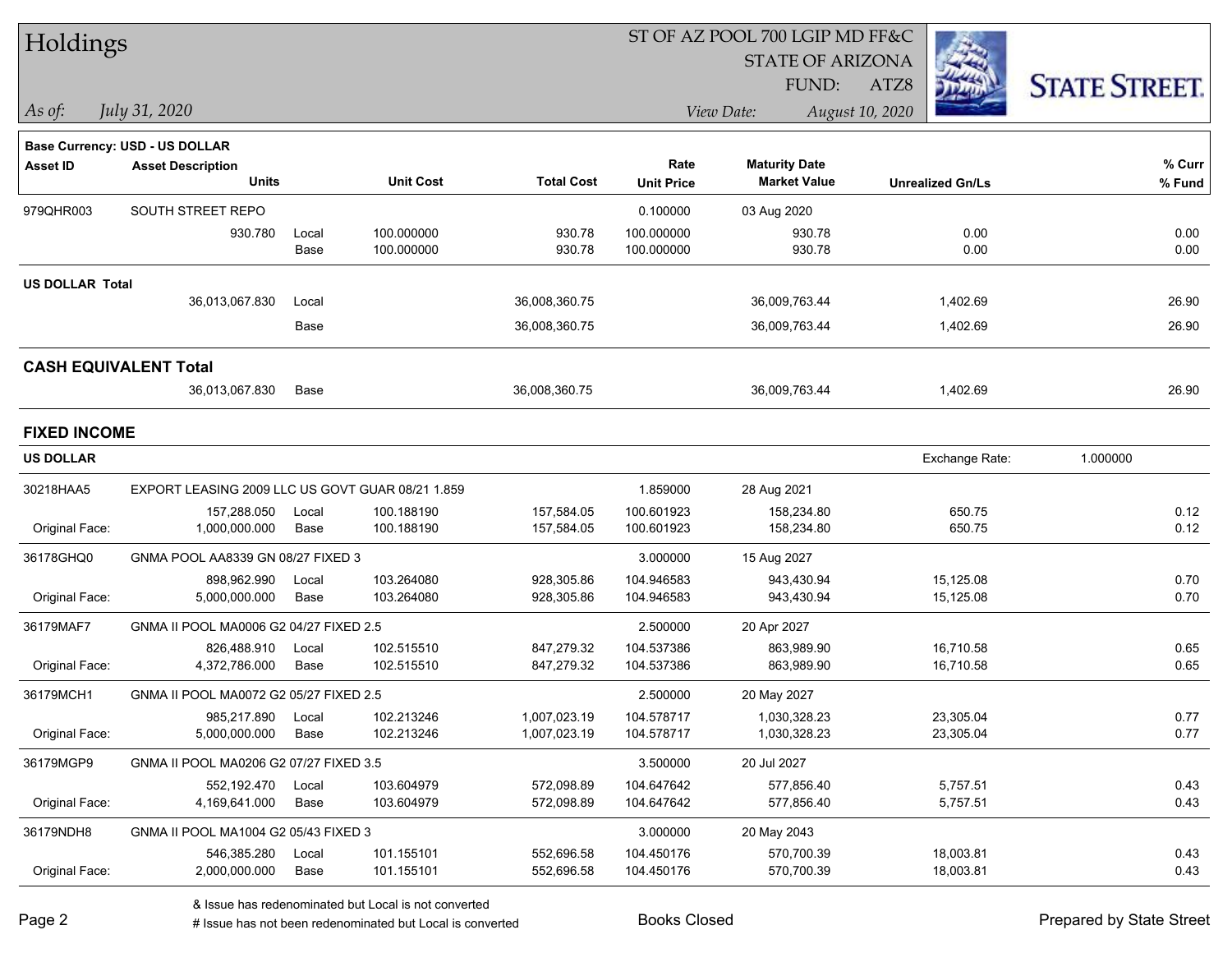### ST OF AZ POOL 700 LGIP MD FF&C

STATE OF ARIZONA

ATZ8



*As of: View Date: August 10, 2020*

FUND:

| As of: | July 31, 2020 |  |
|--------|---------------|--|
|        |               |  |

|                | <b>Base Currency: USD - US DOLLAR</b>         |       |                  |                   |                   |                      |                         |        |
|----------------|-----------------------------------------------|-------|------------------|-------------------|-------------------|----------------------|-------------------------|--------|
| Asset ID       | <b>Asset Description</b>                      |       |                  |                   | Rate              | <b>Maturity Date</b> |                         | % Curr |
|                | <b>Units</b>                                  |       | <b>Unit Cost</b> | <b>Total Cost</b> | <b>Unit Price</b> | <b>Market Value</b>  | <b>Unrealized Gn/Ls</b> | % Fund |
| 36202F3T1      | GNMA II POOL 005310 G2 02/27 FIXED 3.5        |       |                  | 3.500000          | 20 Feb 2027       |                      |                         |        |
|                | 366,989.010                                   | Local | 102.394344       | 375,775.99        | 103.611198        | 380,241.71           | 4,465.72                | 0.28   |
| Original Face: | 2,910,888.000                                 | Base  | 102.394344       | 375,775.99        | 103.611198        | 380,241.71           | 4,465.72                | 0.28   |
| 36225E3Y6      | GNMA II POOL 082614 G2 09/40 FLOATING VAR     |       |                  |                   | 3.250000          | 20 Sep 2040          |                         |        |
|                | 714,542.940                                   | Local | 103.090863       | 736,628.48        | 104.727148        | 748,320.44           | 11,691.96               | 0.56   |
| Original Face: | 9,450,000.000                                 | Base  | 103.090863       | 736,628.48        | 104.727148        | 748,320.44           | 11,691.96               | 0.56   |
| 3622A2EM0      | GNMA POOL 783740 GN 12/27 FIXED 2.5           |       |                  | 2.500000          | 15 Dec 2027       |                      |                         |        |
|                | 580,773.400                                   | Local | 101.111297       | 587,227.52        | 104.995950        | 609,788.55           | 22,561.03               | 0.46   |
| Original Face: | 2,500,000.000                                 | Base  | 101.111297       | 587,227.52        | 104.995950        | 609,788.55           | 22,561.03               | 0.46   |
| 3622A2F31      | GNMA II POOL 783786 G2 06/28 FIXED 2.5        |       |                  | 2.500000          | 20 Jun 2028       |                      |                         |        |
|                | 428,406.940                                   | Local | 101.063458       | 432,962.87        | 102.808553        | 440,438.98           | 7,476.11                | 0.33   |
| Original Face: | 1,500,000.000                                 | Base  | 101.063458       | 432,962.87        | 102.808553        | 440,438.98           | 7,476.11                | 0.33   |
| 36230M3Y1      | GNMA POOL 753515 GN 11/40 FIXED 4             |       |                  | 4.000000          | 15 Nov 2040       |                      |                         |        |
|                | 733,485.040                                   | Local | 105.413077       | 773,189.15        | 108.540386        | 796,127.49           | 22,938.34               | 0.59   |
| Original Face: | 5,872,458.000                                 | Base  | 105.413077       | 773,189.15        | 108.540386        | 796,127.49           | 22,938.34               | 0.59   |
| 36241KZ76      | GNMA POOL 782566 GN 02/24 FIXED 5.5           |       |                  |                   | 5.500000          | 15 Feb 2024          |                         |        |
|                | 18,864.560                                    | Local | 101.887402       | 19,220.61         | 105.035866        | 19,814.55            | 593.94                  | 0.01   |
| Original Face: | 1,000,000.000                                 | Base  | 101.887402       | 19,220.61         | 105.035866        | 19,814.55            | 593.94                  | 0.01   |
| 36290TK65      | GNMA POOL 616917 GN 12/35 FIXED 5             |       |                  |                   | 5.000000          | 15 Dec 2035          |                         |        |
|                | 37,057.490                                    | Local | 104.647401       | 38,779.70         | 111.053606        | 41,153.68            | 2,373.98                | 0.03   |
| Original Face: | 1,000,000.000                                 | Base  | 104.647401       | 38,779.70         | 111.053606        | 41,153.68            | 2,373.98                | 0.03   |
| 36294XCP9      | GNMA POOL 662578 GN 09/22 FIXED 5             |       |                  |                   | 5.000000          | 15 Sep 2022          |                         |        |
|                | 288.470                                       | Local | 100.935973       | 291.17            | 105.953419        | 305.64               | 14.47                   | 0.00   |
| Original Face: | 25,000.000                                    | Base  | 100.935973       | 291.17            | 105.953419        | 305.64               | 14.47                   | 0.00   |
| 36297KGS4      | GNMA POOL 714009 GN 10/39 FIXED 5             |       |                  |                   | 5.000000          | 15 Oct 2039          |                         |        |
|                | 78,802.280                                    | Local | 103.221823       | 81,341.15         | 112.356890        | 88,539.79            | 7,198.64                | 0.07   |
| Original Face: | 2,000,000.000                                 | Base  | 103.221823       | 81,341.15         | 112.356890        | 88,539.79            | 7,198.64                | 0.07   |
| 38374C5H0      | GOVERNMENT NATIONAL MORTGAGE A GNR 2003 85 PD |       |                  |                   | 4.000000          | 20 Mar 2033          |                         |        |
|                | 1,013.970                                     | Local | 100.000000       | 1,013.97          | 100.236730        | 1,016.37             | 2.40                    | 0.00   |
| Original Face: | 410,000.000                                   | Base  | 100.000000       | 1,013.97          | 100.236730        | 1,016.37             | 2.40                    | 0.00   |
|                |                                               |       |                  |                   |                   |                      |                         |        |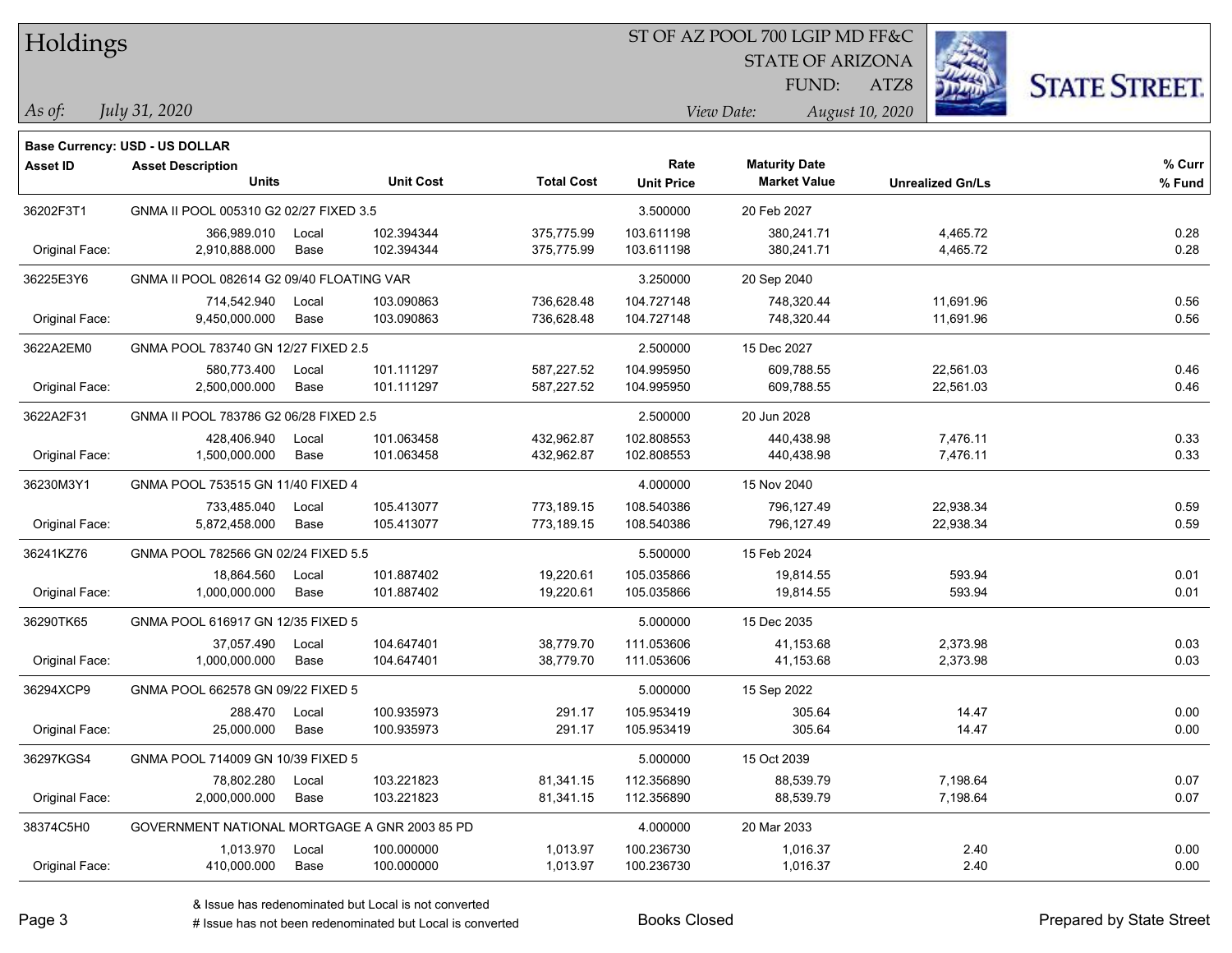### ST OF AZ POOL 700 LGIP MD FF&C

STATE OF ARIZONA

ATZ8



*As of: View Date: August 10, 2020*

FUND:

| As of: | July 31, 2020 |  |
|--------|---------------|--|
|        |               |  |

|                 | <b>Base Currency: USD - US DOLLAR</b>          |       |                  |                   |                   |                      |                         |        |
|-----------------|------------------------------------------------|-------|------------------|-------------------|-------------------|----------------------|-------------------------|--------|
| <b>Asset ID</b> | <b>Asset Description</b>                       |       |                  |                   | Rate              | <b>Maturity Date</b> |                         | % Curr |
|                 | <b>Units</b>                                   |       | <b>Unit Cost</b> | <b>Total Cost</b> | <b>Unit Price</b> | <b>Market Value</b>  | <b>Unrealized Gn/Ls</b> | % Fund |
| 38375UAN0       | GOVERNMENT NATIONAL MORTGAGE A GNR 2013 H21 FB |       |                  | 0.878100          | 20 Sep 2063       |                      |                         |        |
|                 | 924,956.720                                    | Local | 100.429688       | 928,931.15        | 100.355150        | 928,241.70           | $-689.45$               | 0.69   |
| Original Face:  | 1,500,000.000                                  | Base  | 100.429688       | 928,931.15        | 100.355150        | 928,241.70           | $-689.45$               | 0.69   |
| 38375UDJ6       | GOVERNMENT NATIONAL MORTGAGE A GNR 2014 H04 FB |       |                  | 0.828100          | 20 Feb 2064       |                      |                         |        |
|                 | 916,576.820                                    | Local | 100.378907       | 920,049.79        | 100.292770        | 919,260.28           | $-789.51$               | 0.69   |
| Original Face:  | 1,530,000.000                                  | Base  | 100.378907       | 920,049.79        | 100.292770        | 919,260.28           | $-789.51$               | 0.69   |
| 38376R6Y7       | GOVERNMENT NATIONAL MORTGAGE A GNR 2017 H18 FE |       |                  |                   | 0.378130          | 20 Jun 2063          |                         |        |
|                 | 73,765.920                                     | Local | 100.000000       | 73,765.92         | 99.888050         | 73,683.34            | $-82.58$                | 0.06   |
| Original Face:  | 4,967,302.000                                  | Base  | 100.000000       | 73,765.92         | 99.888050         | 73,683.34            | $-82.58$                | 0.06   |
| 38377YWD8       | GOVERNMENT NATIONAL MORTGAGE A GNR 2011 140 PC |       |                  |                   | 2.000000          | 16 Aug 2039          |                         |        |
|                 | 346,933.570                                    | Local | 101.036870       | 350,530.82        | 101.300550        | 351,445.61           | 914.79                  | 0.26   |
| Original Face:  | 2,720,000.000                                  | Base  | 101.036870       | 350,530.82        | 101.300550        | 351,445.61           | 914.79                  | 0.26   |
| 38378B4Q9       | GOVERNMENT NATIONAL MORTGAGE A GNR 2013 7 C    |       |                  | 2.637000          | 16 May 2051       |                      |                         |        |
|                 | 234,257.830                                    | Local | 101.510660       | 237,796.67        | 101.209190        | 237,090.45           | -706.22                 | 0.18   |
| Original Face:  | 4,000,000.000                                  | Base  | 101.510660       | 237,796.67        | 101.209190        | 237,090.45           | -706.22                 | 0.18   |
| 38378H4K9       | GOVERNMENT NATIONAL MORTGAGE A GNR 2012 124 KB |       |                  |                   | 2.000000          | 20 Jul 2042          |                         |        |
|                 | 1,636,568.380                                  | Local | 102.073109       | 1,670,496.22      | 103.199150        | 1,688,924.66         | 18,428.44               | 1.26   |
| Original Face:  | 4,400,000.000                                  | Base  | 102.073109       | 1,670,496.22      | 103.199150        | 1,688,924.66         | 18,428.44               | 1.26   |
| 38378KBF5       | GOVERNMENT NATIONAL MORTGAGE A GNR 2013 30 A   |       |                  |                   | 1.500000          | 16 May 2042          |                         |        |
|                 | 1,510,168.030                                  | Local | 99.355813        | 1,500,439.73      | 100.306580        | 1,514,797.90         | 14,358.17               | 1.13   |
| Original Face:  | 3,000,000.000                                  | Base  | 99.355813        | 1,500,439.73      | 100.306580        | 1,514,797.90         | 14,358.17               | 1.13   |
| 38378KES4       | GOVERNMENT NATIONAL MORTGAGE A GNR 2013 45 AB  |       |                  |                   | 1.450000          | 16 Apr 2039          |                         |        |
|                 | 481,963.820                                    | Local | 99.745649        | 480,737.94        | 100.328030        | 483,544.81           | 2,806.87                | 0.36   |
| Original Face:  | 2,000,000.000                                  | Base  | 99.745649        | 480,737.94        | 100.328030        | 483,544.81           | 2,806.87                | 0.36   |
| 38378KRR2       | GOVERNMENT NATIONAL MORTGAGE A GNR 2013 78 AF  |       |                  |                   | 2.426180          | 16 Mar 2048          |                         |        |
|                 | 459,090.360                                    | Local | 100.604866       | 461,867.24        | 103.695000        | 476.053.75           | 14,186.51               | 0.36   |
| Original Face:  | 1,000,000.000                                  | Base  | 100.604866       | 461,867.24        | 103.695000        | 476,053.75           | 14,186.51               | 0.36   |
| 38378X2R1       | GOVERNMENT NATIONAL MORTGAGE A GNR 2015 2 A    |       |                  |                   | 2.500000          | 16 Dec 2044          |                         |        |
|                 | 220,485.990                                    | Local | 101.209514       | 223,152.80        | 100.476070        | 221,535.66           | $-1,617.14$             | 0.17   |
| Original Face:  | 2,000,000.000                                  | Base  | 101.209514       | 223,152.80        | 100.476070        | 221,535.66           | $-1,617.14$             | 0.17   |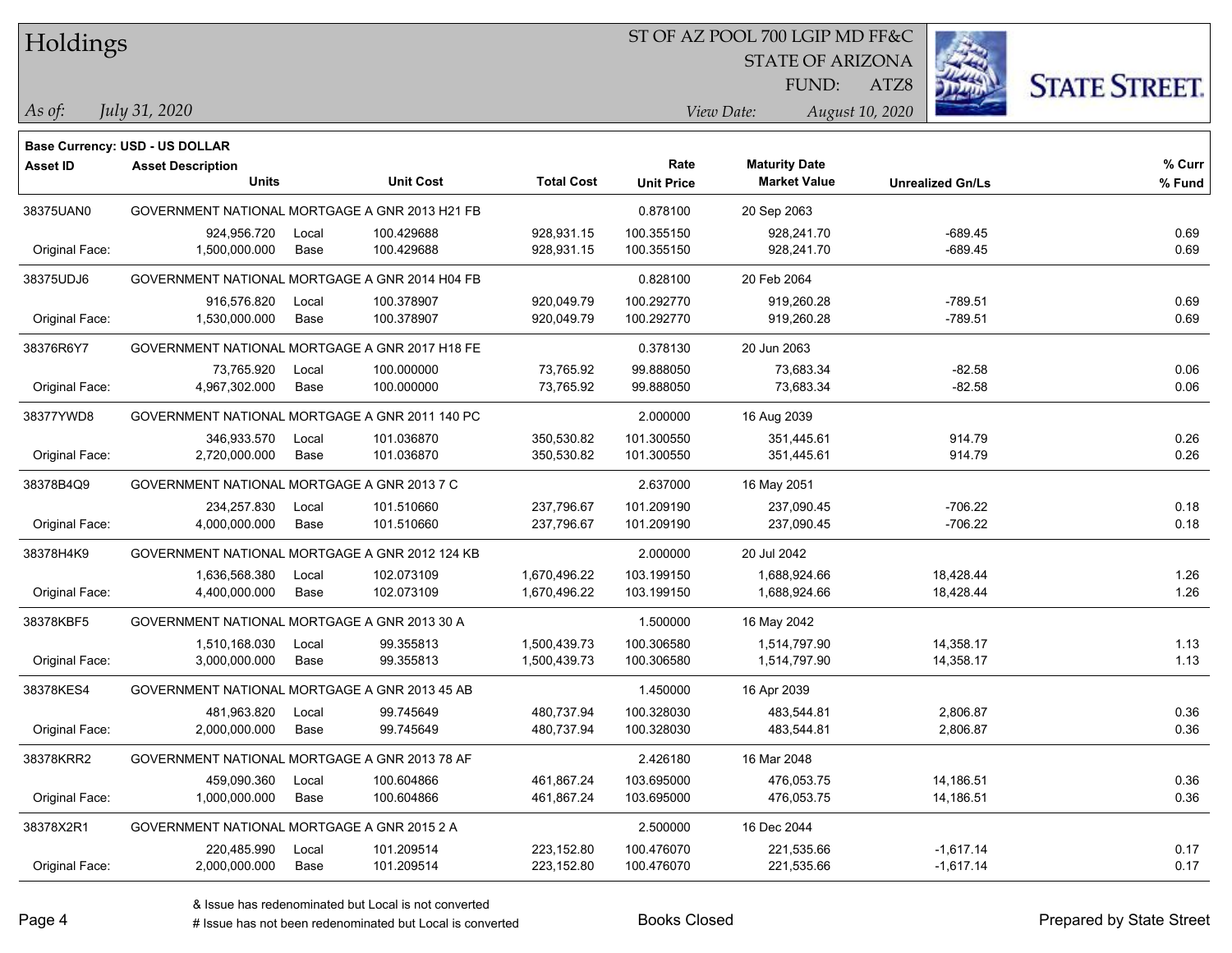### ST OF AZ POOL 700 LGIP MD FF&C

STATE OF ARIZONA

FUND:

ATZ8



*As of: View Date: August 10, 2020*

| As of: |  | July 31, 2020 |
|--------|--|---------------|
|        |  |               |

|                 | Base Currency: USD - US DOLLAR                 |               |                          |                              |                           |                                             |                         |                  |
|-----------------|------------------------------------------------|---------------|--------------------------|------------------------------|---------------------------|---------------------------------------------|-------------------------|------------------|
| <b>Asset ID</b> | <b>Asset Description</b><br><b>Units</b>       |               | <b>Unit Cost</b>         | <b>Total Cost</b>            | Rate<br><b>Unit Price</b> | <b>Maturity Date</b><br><b>Market Value</b> | <b>Unrealized Gn/Ls</b> | % Curr<br>% Fund |
| 38378XEW7       | GOVERNMENT NATIONAL MORTGAGE A GNR 2014 101 AD |               |                          |                              | 3.000000                  | 16 Jul 2050                                 |                         |                  |
| Original Face:  | 397,644.730<br>1,000,000.000                   | Local<br>Base | 101.292697<br>101.292697 | 402,785.07<br>402,785.07     | 104.174470<br>104.174470  | 414,244.29<br>414,244.29                    | 11,459.22<br>11,459.22  | 0.31<br>0.31     |
| 38378XJS1       | GOVERNMENT NATIONAL MORTGAGE A GNR 2014 124 AC |               |                          |                              | 2.154000                  | 16 May 2054                                 |                         |                  |
|                 | 0.010                                          | Local<br>Base | 100.000000<br>100.000000 | 0.01<br>0.01                 | 102.051030<br>102.051030  | 0.01<br>0.01                                | 0.00<br>0.00            | 0.00<br>0.00     |
| 38378XJV4       | GOVERNMENT NATIONAL MORTGAGE A GNR 2014 124 AJ |               |                          |                              | 3.028000                  | 16 Aug 2052                                 |                         |                  |
| Original Face:  | 579,756.330<br>1,000,000.000                   | Local<br>Base | 100.723409<br>100.723409 | 583,950.34<br>583,950.34     | 106.818510<br>106.818510  | 619,287.07<br>619,287.07                    | 35,336.73<br>35,336.73  | 0.46<br>0.46     |
| 38378XLY5       | GOVERNMENT NATIONAL MORTGAGE A GNR 2014 120 AD |               |                          |                              | 2.850000                  | 16 Feb 2049                                 |                         |                  |
| Original Face:  | 537,625.590<br>1,000,000.000                   | Local<br>Base | 100.815380<br>100.815380 | 542,009.28<br>542,009.28     | 104.780070<br>104.780070  | 563,324.47<br>563,324.47                    | 21,315.19<br>21,315.19  | 0.42<br>0.42     |
| 38379KSP4       | GOVERNMENT NATIONAL MORTGAGE A GNR 2015 81 A   |               |                          |                              | 2.200000                  | 16 Aug 2055                                 |                         |                  |
| Original Face:  | 579,097.500<br>1,000,000.000                   | Local<br>Base | 99.890469<br>99.890469   | 578,463.21<br>578,463.21     | 101.939790<br>101.939790  | 590,330.78<br>590,330.78                    | 11,867.57<br>11,867.57  | 0.44<br>0.44     |
| 38379KZY7       | GOVERNMENT NATIONAL MORTGAGE A GNR 2015 114 A  |               |                          |                              | 2.100000                  | 15 Jun 2044                                 |                         |                  |
| Original Face:  | 392,613.660<br>1,000,000.000                   | Local<br>Base | 100.306599<br>100.306599 | 393,817.41<br>393,817.41     | 101.233690<br>101.233690  | 397,457.30<br>397,457.30                    | 3,639.89<br>3,639.89    | 0.30<br>0.30     |
| 38379RAN3       | GOVERNMENT NATIONAL MORTGAGE A GNR 2015 181 AB |               |                          |                              | 2.600000                  | 16 Dec 2049                                 |                         |                  |
| Original Face:  | 387,359.650<br>1,000,000.000                   | Local<br>Base | 100.892930<br>100.892930 | 390,818.50<br>390,818.50     | 102.178680<br>102.178680  | 395,798.98<br>395,798.98                    | 4,980.48<br>4,980.48    | 0.30<br>0.30     |
| 38379RMD2       | GOVERNMENT NATIONAL MORTGAGE A GNR 2017 23 AC  |               |                          |                              | 2.300000                  | 16 Mar 2057                                 |                         |                  |
|                 | 0.030                                          | Local<br>Base | 300.000000<br>300.000000 | 0.09<br>0.09                 | 102.956260<br>102.956260  | 0.03<br>0.03                                | $-0.06$<br>$-0.06$      | 0.00<br>0.00     |
| 38380LD26       | GOVERNMENT NATIONAL MORTGAGE A GNR 2019 H15 GA |               |                          |                              | 2.250000                  | 20 Aug 2069                                 |                         |                  |
| Original Face:  | 1,802,726.340<br>3,000,000.000                 | Local<br>Base | 102.906327<br>102.906327 | 1,855,119.47<br>1,855,119.47 | 103.981151<br>103.981151  | 1,874,495.60<br>1,874,495.60                | 19,376.13<br>19,376.13  | 1.40<br>1.40     |
| 38380LN25       | GOVERNMENT NATIONAL MORTGAGE A GNR 2019 H18 KA |               |                          |                              | 2.200000                  | 20 Nov 2069                                 |                         |                  |
| Original Face:  | 1,537,882.100<br>2,000,000.000                 | Local<br>Base | 100.350678<br>100.350678 | 1,543,275.12<br>1,543,275.12 | 103.244900<br>103.244900  | 1,587,784.84<br>1,587,784.84                | 44,509.72<br>44,509.72  | 1.19<br>1.19     |

# Issue has not been redenominated but Local is converted Books Closed Prepared by State Street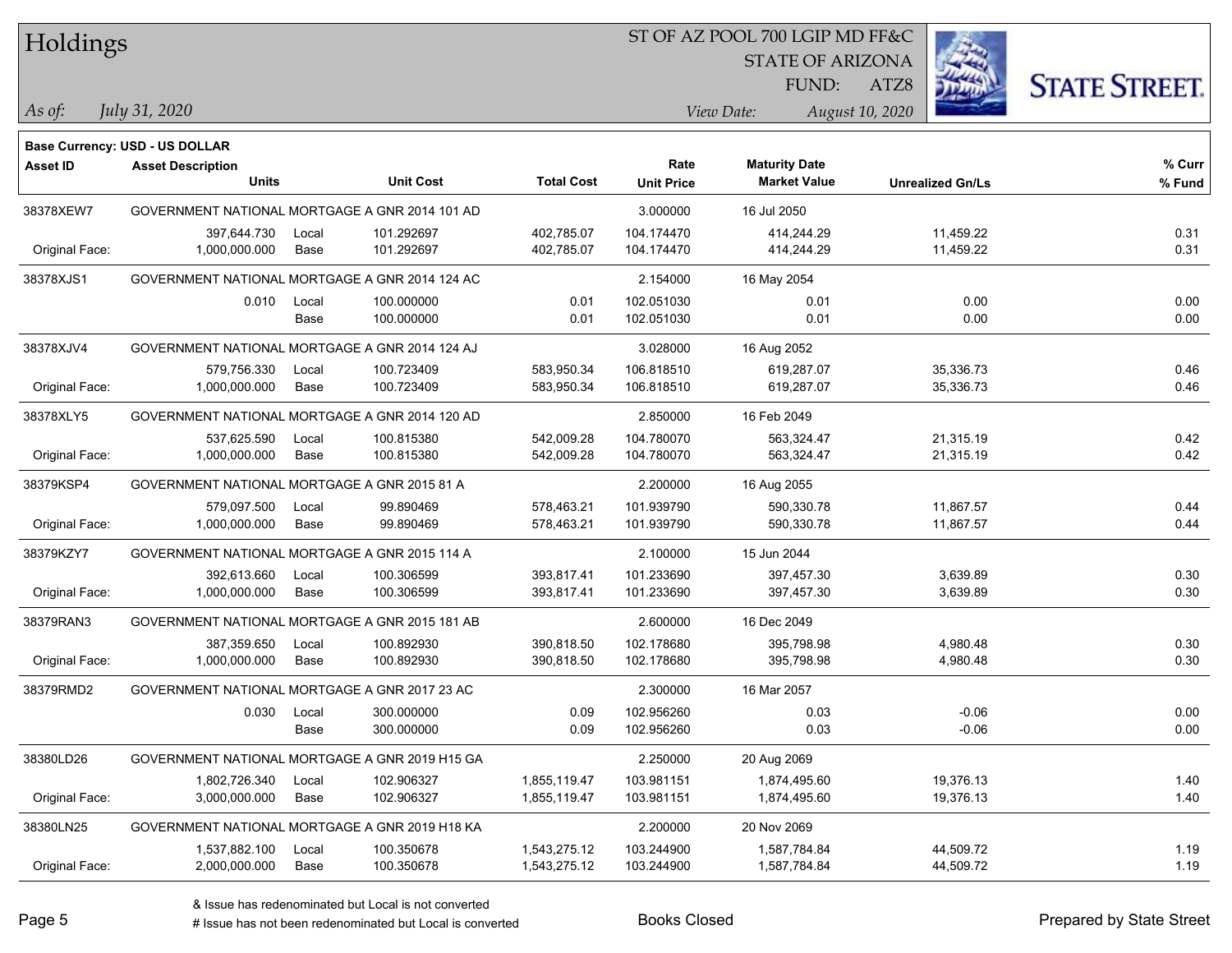### ST OF AZ POOL 700 LGIP MD FF&C

STATE OF ARIZONA

ATZ8



*As of: View Date: August 10, 2020*

FUND:

| As of: | July 31, 2020 |
|--------|---------------|
|        |               |

|                 | <b>Base Currency: USD - US DOLLAR</b>               |                                               |                  |                   |                   |                      |                         |        |
|-----------------|-----------------------------------------------------|-----------------------------------------------|------------------|-------------------|-------------------|----------------------|-------------------------|--------|
| <b>Asset ID</b> | <b>Asset Description</b>                            |                                               |                  |                   | Rate              | <b>Maturity Date</b> |                         | % Curr |
|                 | <b>Units</b>                                        |                                               | <b>Unit Cost</b> | <b>Total Cost</b> | <b>Unit Price</b> | <b>Market Value</b>  | <b>Unrealized Gn/Ls</b> | % Fund |
| 38380LRE5       | GOVERNMENT NATIONAL MORTGAGE A GNR 2019 H04 CA      |                                               |                  | 3.000000          | 20 Mar 2069       |                      |                         |        |
|                 | 832,459.780                                         | Local                                         | 100.068421       | 833,029.36        | 102.589370        | 854,015.24           | 20,985.88               | 0.64   |
| Original Face:  | 2,000,000.000                                       | Base                                          | 100.068421       | 833,029.36        | 102.589370        | 854,015.24           | 20,985.88               | 0.64   |
| 38382EQ59       |                                                     | GOVERNMENT NATIONAL MORTGAGE A GNR 2020 61 QA |                  |                   |                   | 20 Apr 2050          |                         |        |
|                 | 1,983,924.420                                       | Local                                         | 102.283411       | 2,029,225.56      | 103.008890        | 2,043,618.52         | 14,392.96               | 1.53   |
| Original Face:  | 2,000,000.000                                       | Base                                          | 102.283411       | 2,029,225.56      | 103.008890        | 2,043,618.52         | 14,392.96               | 1.53   |
| 418097AC5       | AID JORDAN US GOVT GUAR 10/20 2.503                 |                                               |                  | 2.503000          | 30 Oct 2020       |                      |                         |        |
|                 | 6,280,000.000                                       | Local                                         | 100.116241       | 6,287,299.95      | 100.540229        | 6,313,926.38         | 26,626.43               | 4.72   |
|                 |                                                     | Base                                          | 100.116241       | 6,287,299.95      | 100.540229        | 6,313,926.38         | 26,626.43               | 4.72   |
| 6903532L0       | INT DEVELOPMENT FIN CORP US GOVT GUAR 01/21 0.00000 |                                               |                  |                   |                   | 26 Jan 2021          |                         |        |
|                 | 5,000,000.000                                       | Local                                         | 106.642094       | 5,332,104.71      | 107.559922        | 5,377,996.10         | 45,891.39               | 4.02   |
|                 |                                                     | Base                                          | 106.642094       | 5,332,104.71      | 107.559922        | 5,377,996.10         | 45,891.39               | 4.02   |
| 6903537C5       | INT DEVELOPMENT FIN CORP US GOVT GUAR 08/27 VAR     |                                               |                  |                   | 0.200000          | 13 Aug 2027          |                         |        |
|                 | 2,700,000.000                                       | Local                                         | 100.000000       | 2,700,000.00      | 100.000000        | 2,700,000.00         | 0.00                    | 2.02   |
| Original Face:  | 2,700,000.000                                       | Base                                          | 100.000000       | 2,700,000.00      | 100.000000        | 2,700,000.00         | 0.00                    | 2.02   |
| 6903538B6       | INT DEVELOPMENT FIN CORP US GOVT GUAR 09/26 VAR     |                                               |                  |                   | 0.200000          | 15 Sep 2026          |                         |        |
|                 | 3,500,000.000                                       | Local                                         | 100.000000       | 3,500,000.00      | 100.000000        | 3,500,000.00         | 0.00                    | 2.61   |
| Original Face:  | 3,500,000.000                                       | Base                                          | 100.000000       | 3,500,000.00      | 100.000000        | 3,500,000.00         | 0.00                    | 2.61   |
| 690353L54       | INT DEVELOPMENT FIN CORP US GOVT GUAR 01/21 0.00000 |                                               |                  |                   |                   | 26 Jan 2021          |                         |        |
|                 | 2,500,000.000                                       | Local                                         | 107.946616       | 2,698,665.40      | 108.504400        | 2,712,610.00         | 13,944.60               | 2.03   |
|                 |                                                     | Base                                          | 107.946616       | 2,698,665.40      | 108.504400        | 2,712,610.00         | 13,944.60               | 2.03   |
| 742651DX7       | PRIVATE EXPORT FUNDING US GOVT GUAR 11/24 1.75      |                                               |                  |                   | 1.750000          | 15 Nov 2024          |                         |        |
|                 | 2,000,000.000                                       | Local                                         | 99.886425        | 1,997,728.49      | 105.560509        | 2,111,210.18         | 113,481.69              | 1.58   |
|                 |                                                     | Base                                          | 99.886425        | 1,997,728.49      | 105.560509        | 2,111,210.18         | 113,481.69              | 1.58   |
| 831641EV3       | SMALL BUSINESS ADMINISTRATION SBIC 2011 10B 1       |                                               |                  |                   | 2.877000          | 10 Sep 2021          |                         |        |
|                 | 268,952.990                                         | Local                                         | 100.701372       | 270,839.35        | 101.016920        | 271,688.03           | 848.68                  | 0.20   |
| Original Face:  | 4,000,000.000                                       | Base                                          | 100.701372       | 270,839.35        | 101.016920        | 271,688.03           | 848.68                  | 0.20   |
| 831641EW1       | SMALL BUSINESS ADMINISTRATION SBIC 2012 10A 1       |                                               |                  |                   | 2.766000          | 10 Mar 2022          |                         |        |
|                 | 261,316.780                                         | Local                                         | 100.711389       | 263,175.76        | 101.771420        | 265,945.80           | 2,770.04                | 0.20   |
| Original Face:  | 1,000,000.000                                       | Base                                          | 100.711389       | 263,175.76        | 101.771420        | 265,945.80           | 2,770.04                | 0.20   |

A ISSUE ISSUE ISSUE ISSUE ISSUE ISSUE ISSUE ISSUE ISSUE ISSUE ISSUE ISSUE ISSUE ISSUE ISSUE ISSUE ISSUE ISSUE I<br>
# Issue has not been redenominated but Local is converted **BOOKS** Closed **Prepared by State Street**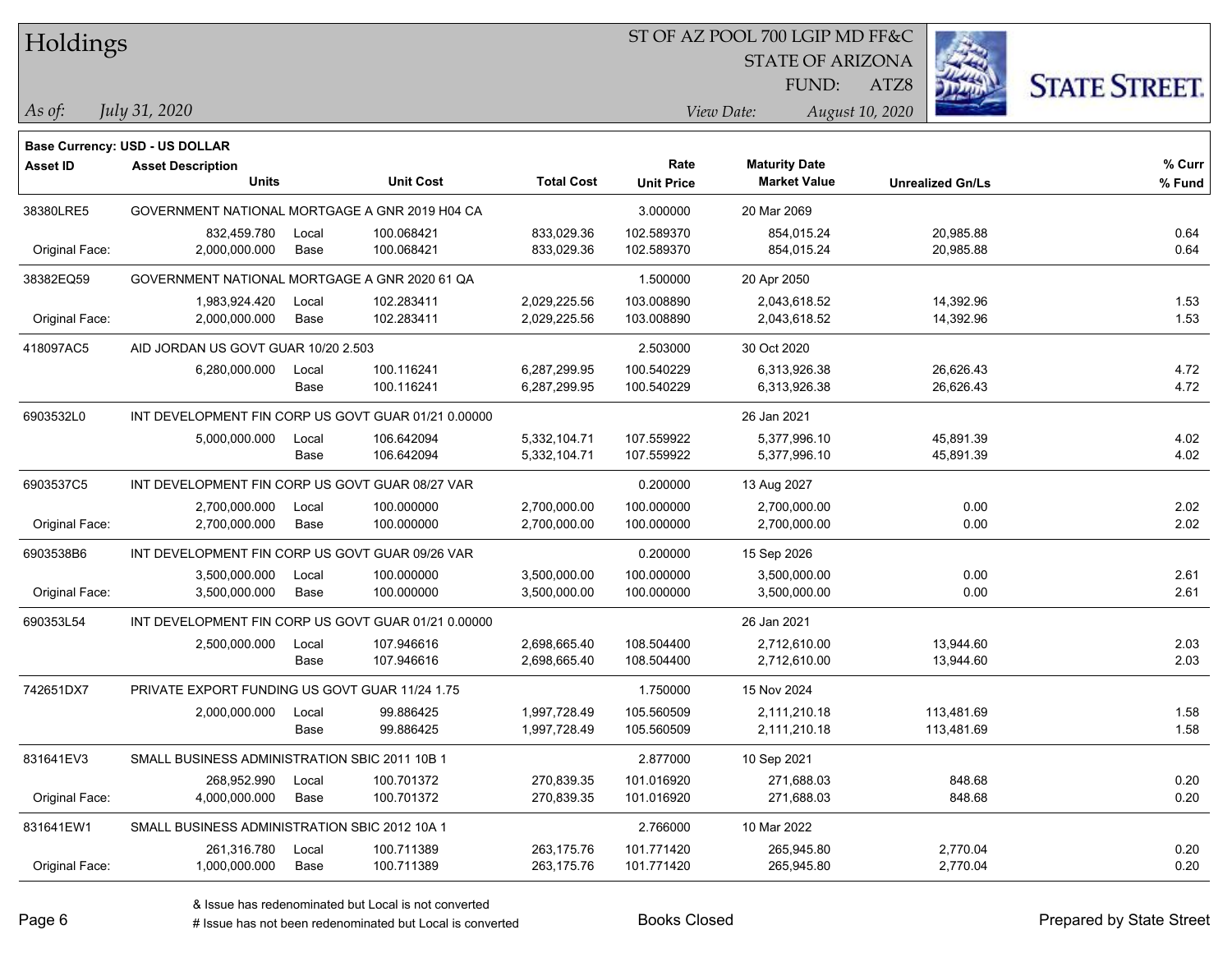| Holdings  |                                                                   |       |                  |                   | ST OF AZ POOL 700 LGIP MD FF&C |                         |                         |                      |  |  |
|-----------|-------------------------------------------------------------------|-------|------------------|-------------------|--------------------------------|-------------------------|-------------------------|----------------------|--|--|
|           |                                                                   |       |                  |                   |                                | <b>STATE OF ARIZONA</b> |                         |                      |  |  |
|           |                                                                   |       |                  |                   |                                | FUND:                   | ATZ8                    | <b>STATE STREET.</b> |  |  |
| As of:    | July 31, 2020                                                     |       |                  |                   |                                | View Date:              | August 10, 2020         |                      |  |  |
|           |                                                                   |       |                  |                   |                                |                         |                         |                      |  |  |
| Asset ID  | <b>Base Currency: USD - US DOLLAR</b><br><b>Asset Description</b> |       |                  |                   | Rate                           | <b>Maturity Date</b>    |                         | $%$ Curr             |  |  |
|           | <b>Units</b>                                                      |       | <b>Unit Cost</b> | <b>Total Cost</b> | <b>Unit Price</b>              | <b>Market Value</b>     | <b>Unrealized Gn/Ls</b> | % Fund               |  |  |
| 903724BL5 | AID UKRAINE US GOVT GUAR 09/21 1.471                              |       |                  |                   | 1.471000                       | 29 Sep 2021             |                         |                      |  |  |
|           | 3,000,000.000                                                     | Local | 99.597224        | 2,987,916.71      | 101.375488                     | 3,041,264.64            | 53,347.93               | 2.27                 |  |  |
|           |                                                                   | Base  | 99.597224        | 2,987,916.71      | 101.375488                     | 3,041,264.64            | 53,347.93               | 2.27                 |  |  |
| 90376PBM2 | INT DEVELOPMENT FIN CORP US GOVT GUAR 07/21 0.00000               |       |                  |                   |                                | 23 Jul 2021             |                         |                      |  |  |
|           | 5,000,000.000                                                     | Local | 100.007403       | 5,000,370.14      | 99.962000                      | 4,998,100.00            | $-2,270.14$             | 3.73                 |  |  |
|           |                                                                   | Base  | 100.007403       | 5,000,370.14      | 99.962000                      | 4,998,100.00            | $-2,270.14$             | 3.73                 |  |  |
| 911759MU9 | HOUSING URBAN DEVELOPMNT US GOVT GUAR 08/21 2.57                  |       |                  |                   | 2.570000                       | 01 Aug 2021             |                         |                      |  |  |
|           | 500,000.000                                                       | Local | 100.000000       | 500,000.00        | 102.326652                     | 511,633.26              | 11,633.26               | 0.38                 |  |  |
|           |                                                                   | Base  | 100.000000       | 500,000.00        | 102.326652                     | 511,633.26              | 11,633.26               | 0.38                 |  |  |
| 9127962T5 | TREASURY BILL 10/20 0.00000                                       |       |                  |                   | 0.010000                       | 29 Oct 2020             |                         |                      |  |  |
|           | 3,000,000.000                                                     | Local | 99.964153        | 2,998,924.58      | 99.975833                      | 2,999,274.99            | 350.41                  | 2.24                 |  |  |
|           |                                                                   | Base  | 99.964153        | 2,998,924.58      | 99.975833                      | 2,999,274.99            | 350.41                  | 2.24                 |  |  |
| 9127963B3 | TREASURY BILL 11/20 0.00000                                       |       |                  | 0.010000          | 27 Nov 2020                    |                         |                         |                      |  |  |
|           | 3,000,000.000                                                     | Local | 99.950833        | 2,998,525.00      | 99.966167                      | 2,998,985.01            | 460.01                  | 2.24                 |  |  |
|           |                                                                   | Base  | 99.950833        | 2,998,525.00      | 99.966167                      | 2,998,985.01            | 460.01                  | 2.24                 |  |  |
| 9127964A4 | TREASURY BILL 09/20 0.00000                                       |       |                  |                   |                                | 29 Sep 2020             |                         |                      |  |  |
|           | 2,000,000.000                                                     | Local | 99.977449        | 1,999,548.98      | 99.984167                      | 1,999,683.34            | 134.36                  | 1.49                 |  |  |
|           |                                                                   | Base  | 99.977449        | 1,999,548.98      | 99.984167                      | 1,999,683.34            | 134.36                  | 1.49                 |  |  |
| 9128283G3 | US TREASURY N/B 11/20 1.75                                        |       |                  |                   | 1.750000                       | 15 Nov 2020             |                         |                      |  |  |
|           | 5,000,000.000                                                     | Local | 99.883998        | 4,994,199.89      | 100.460367                     | 5,023,018.35            | 28,818.46               | 3.75                 |  |  |
|           |                                                                   | Base  | 99.883998        | 4,994,199.89      | 100.460367                     | 5,023,018.35            | 28,818.46               | 3.75                 |  |  |
| 9128284Y3 | US TREASURY N/B 08/20 2.625                                       |       |                  |                   | 2.625000                       | 31 Aug 2020             |                         |                      |  |  |
|           | 1,000,000.000                                                     | Local | 99.989866        | 999,898.66        | 100.191250                     | 1,001,912.50            | 2,013.84                | 0.75                 |  |  |
|           |                                                                   | Base  | 99.989866        | 999,898.66        | 100.191250                     | 1,001,912.50            | 2,013.84                | 0.75                 |  |  |
| 9128286Q8 | US TREASURY FRN 04/21 VAR                                         |       |                  |                   | 0.244028                       | 30 Apr 2021             |                         |                      |  |  |
|           | 2,000,000.000                                                     | Local | 99.972436        | 1,999,448.71      | 100.086365                     | 2,001,727.30            | 2,278.59                | 1.50                 |  |  |
|           |                                                                   | Base  | 99.972436        | 1,999,448.71      | 100.086365                     | 2,001,727.30            | 2,278.59                | 1.50                 |  |  |
| 9128287A2 | US TREASURY N/B 06/21 1.625                                       |       |                  |                   | 1.625000                       | 30 Jun 2021             |                         |                      |  |  |
|           | 2,000,000.000                                                     | Local | 99.989214        | 1,999,784.28      | 101.367188                     | 2,027,343.76            | 27,559.48               | 1.51                 |  |  |
|           |                                                                   | Base  | 99.989214        | 1,999,784.28      | 101.367188                     | 2,027,343.76            | 27,559.48               | 1.51                 |  |  |
|           |                                                                   |       |                  |                   |                                |                         |                         |                      |  |  |

٦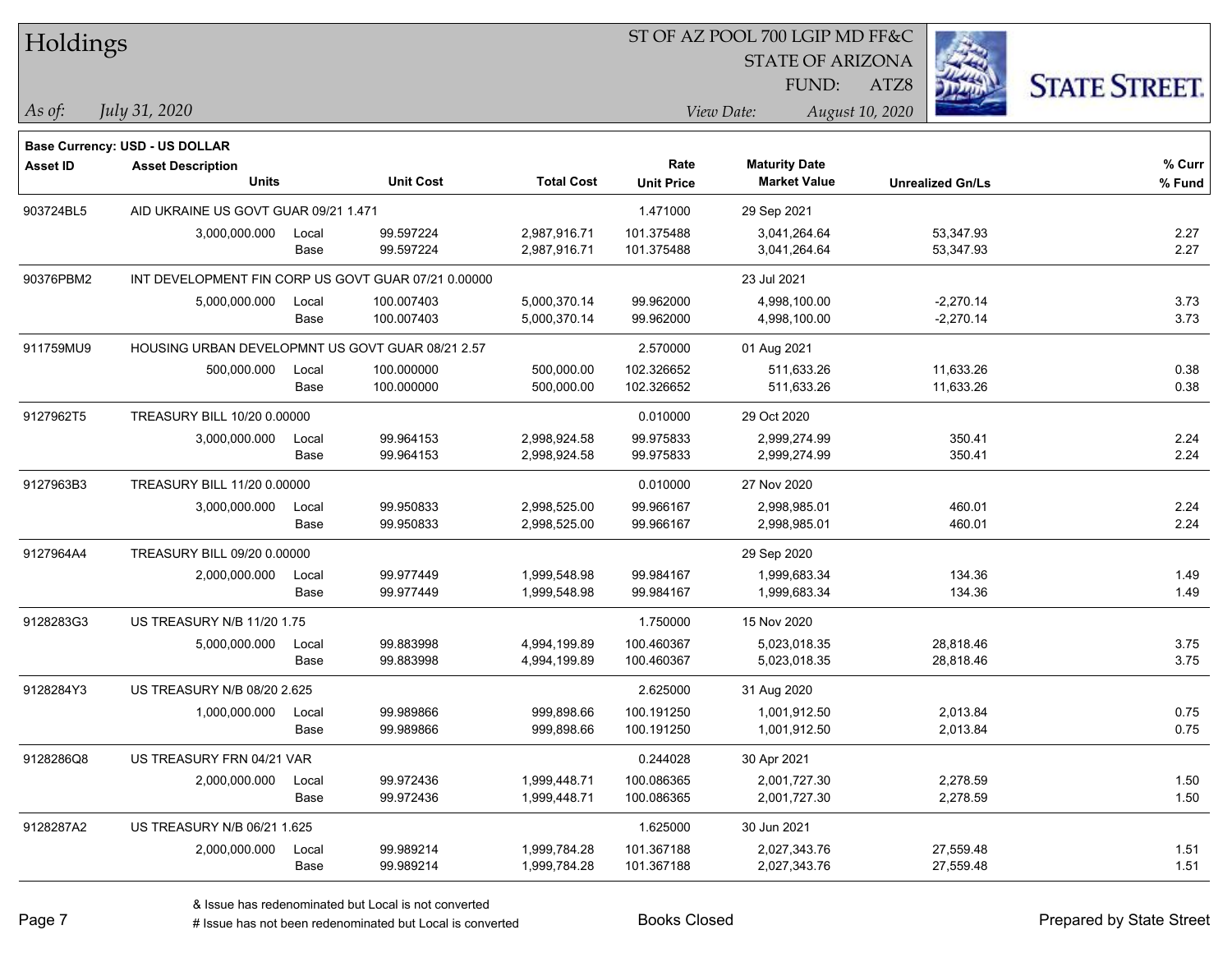| Holdings        |                                       |       |                  |                   | ST OF AZ POOL 700 LGIP MD FF&C |                         |                         |                      |  |
|-----------------|---------------------------------------|-------|------------------|-------------------|--------------------------------|-------------------------|-------------------------|----------------------|--|
|                 |                                       |       |                  |                   |                                | <b>STATE OF ARIZONA</b> |                         |                      |  |
|                 |                                       |       |                  |                   |                                | FUND:                   | ATZ8                    | <b>STATE STREET.</b> |  |
| As of:          | July 31, 2020                         |       |                  |                   |                                | View Date:              | August 10, 2020         |                      |  |
|                 | <b>Base Currency: USD - US DOLLAR</b> |       |                  |                   |                                |                         |                         |                      |  |
| <b>Asset ID</b> | <b>Asset Description</b>              |       |                  |                   | Rate                           | <b>Maturity Date</b>    |                         | $%$ Curr             |  |
|                 | <b>Units</b>                          |       | <b>Unit Cost</b> | <b>Total Cost</b> | <b>Unit Price</b>              | <b>Market Value</b>     | <b>Unrealized Gn/Ls</b> | % Fund               |  |
| 9128287G9       | US TREASURY FRN 07/21 VAR             |       |                  |                   | 0.325028                       | 31 Jul 2021             |                         |                      |  |
|                 | 2,000,000.000                         | Local | 99.974962        | 1,999,499.24      | 100.188406                     | 2,003,768.12            | 4,268.88                | 1.50                 |  |
|                 |                                       | Base  | 99.974962        | 1,999,499.24      | 100.188406                     | 2,003,768.12            | 4,268.88                | 1.50                 |  |
| 912828L32       | US TREASURY N/B 08/20 1.375           |       |                  |                   | 1.375000                       | 31 Aug 2020             |                         |                      |  |
|                 | 5,000,000.000                         | Local | 99.930239        | 4,996,511.97      | 100.096193                     | 5,004,809.65            | 8,297.68                | 3.74                 |  |
|                 |                                       | Base  | 99.930239        | 4,996,511.97      | 100.096193                     | 5,004,809.65            | 8,297.68                | 3.74                 |  |
| 912828N48       | US TREASURY N/B 12/20 1.75            |       |                  |                   | 1.750000                       | 31 Dec 2020             |                         |                      |  |
|                 | 2,000,000.000                         | Local | 100.018084       | 2,000,361.68      | 100.671875                     | 2,013,437.50            | 13,075.82               | 1.50                 |  |
|                 |                                       | Base  | 100.018084       | 2,000,361.68      | 100.671875                     | 2,013,437.50            | 13,075.82               | 1.50                 |  |
| 912828P87       | US TREASURY N/B 02/21 1.125           |       |                  |                   | 1.125000                       | 28 Feb 2021             |                         |                      |  |
|                 | 2,000,000.000                         | Local | 99.790016        | 1,995,800.31      | 100.570312                     | 2,011,406.24            | 15,605.93               | 1.50                 |  |
|                 |                                       | Base  | 99.790016        | 1,995,800.31      | 100.570312                     | 2,011,406.24            | 15,605.93               | 1.50                 |  |
| 912828Q37       | US TREASURY N/B 03/21 1.25            |       |                  |                   | 1.250000                       | 31 Mar 2021             |                         |                      |  |
|                 | 2,000,000.000                         | Local | 99.701863        | 1,994,037.26      | 100.746094                     | 2,014,921.88            | 20,884.62               | 1.51                 |  |
|                 |                                       | Base  | 99.701863        | 1,994,037.26      | 100.746094                     | 2,014,921.88            | 20,884.62               | 1.51                 |  |
| 912828WN6       | US TREASURY N/B 05/21 2               |       |                  |                   | 2.000000                       | 31 May 2021             |                         |                      |  |
|                 | 2,000,000.000                         | Local | 101.491788       | 2,029,835.75      | 101.554688                     | 2,031,093.76            | 1,258.01                | 1.52                 |  |
|                 |                                       | Base  | 101.491788       | 2,029,835.75      | 101.554688                     | 2,031,093.76            | 1,258.01                | 1.52                 |  |
| 912828YN4       | US TREASURY FRN 10/21 VAR             |       |                  |                   | 0.405028                       | 31 Oct 2021             |                         |                      |  |
|                 | 3,000,000.000                         | Local | 100.024375       | 3,000,731.24      | 100.331350                     | 3,009,940.50            | 9,209.26                | 2.25                 |  |
|                 |                                       | Base  | 100.024375       | 3,000,731.24      | 100.331350                     | 3,009,940.50            | 9,209.26                | 2.25                 |  |
| 912828Z45       | US TREASURY FRN 01/22 VAR             |       |                  |                   | 0.259028                       | 31 Jan 2022             |                         |                      |  |
|                 | 2,000,000.000 Local                   |       | 99.988055        | 1,999,761.09      | 100.163168                     | 2,003,263.36            | 3,502.27                | 1.50                 |  |
|                 |                                       | Base  | 99.988055        | 1,999,761.09      | 100.163168                     | 2,003,263.36            | 3,502.27                | 1.50                 |  |
| 912828ZK9       | US TREASURY FRN 04/22 VAR             |       |                  |                   | 0.219028                       | 30 Apr 2022             |                         |                      |  |
|                 | 2,000,000.000                         | Local | 100.007052       | 2,000,141.03      | 100.110470                     | 2,002,209.40            | 2,068.37                | 1.50                 |  |
|                 |                                       | Base  | 100.007052       | 2,000,141.03      | 100.110470                     | 2,002,209.40            | 2,068.37                | 1.50                 |  |
| 91282CAA9       | US TREASURY FRN 07/22 VAR             |       |                  |                   | 0.165036                       | 31 Jul 2022             |                         |                      |  |
|                 | 2,000,000.000                         | Local | 99.973691        | 1,999,473.82      | 100.012554                     | 2,000,251.08            | 777.26                  | 1.49                 |  |
|                 |                                       | Base  | 99.973691        | 1,999,473.82      | 100.012554                     | 2,000,251.08            | 777.26                  | 1.49                 |  |

ST OF AZ POOL 700 LGIP MD FF&C

÷.

e e

 $\overline{\phantom{0}}$ 

denote the redenominated but Local is converted Books Closed Prepared by State Street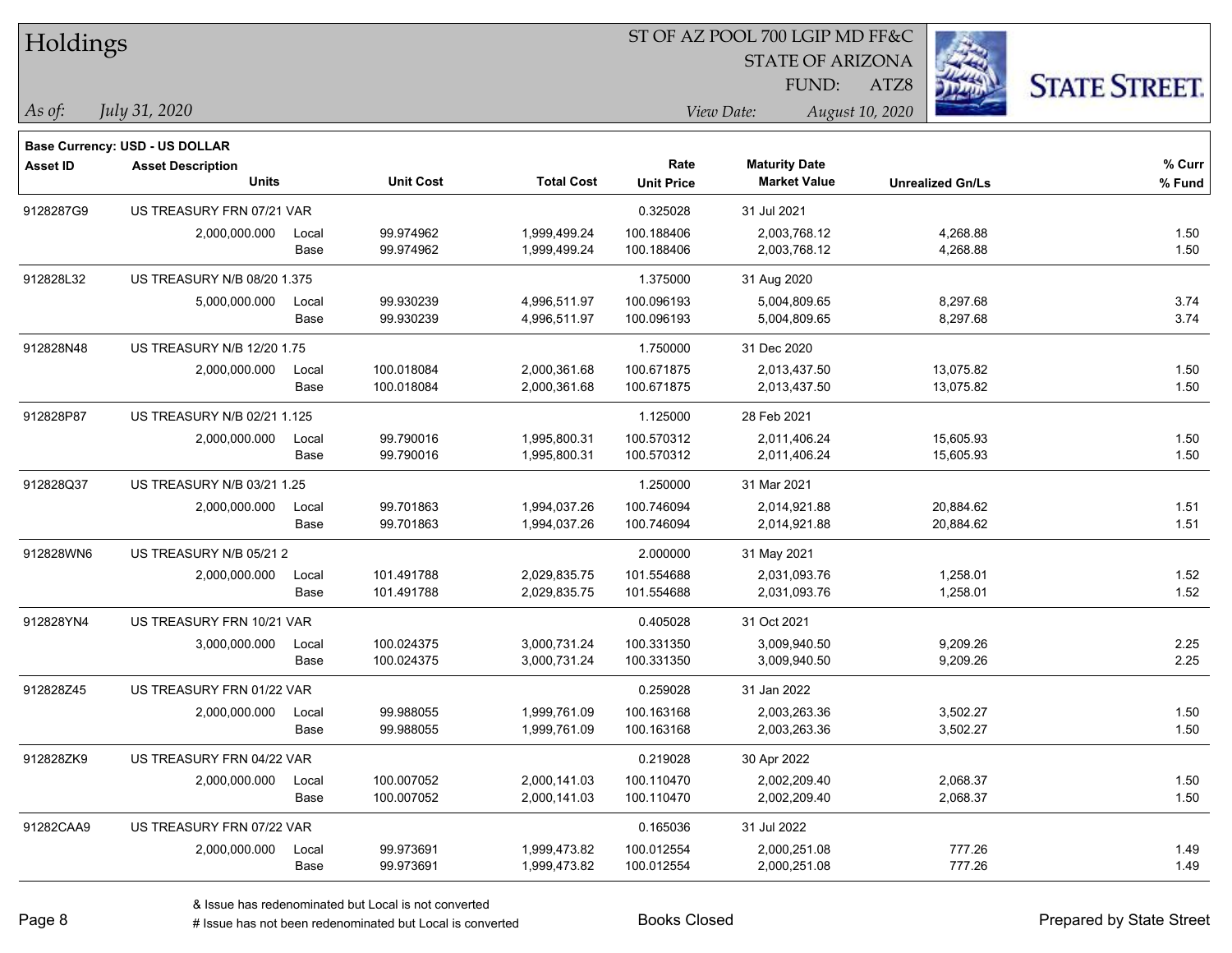| Holdings                  |                                       |       |                  |                   |                   | ST OF AZ POOL 700 LGIP MD FF&C |                                                                                                                                                                 |                      |  |
|---------------------------|---------------------------------------|-------|------------------|-------------------|-------------------|--------------------------------|-----------------------------------------------------------------------------------------------------------------------------------------------------------------|----------------------|--|
|                           |                                       |       |                  |                   |                   | <b>STATE OF ARIZONA</b>        | $\label{eq:2} \mathcal{O}_{\mathcal{D}}\left(\mathcal{F}_{\mathcal{A}}\right)=\mathcal{O}_{\mathcal{D}}\left(\mathcal{F}_{\mathcal{A}}\right)$<br>$\rightarrow$ |                      |  |
|                           |                                       |       |                  |                   |                   | FUND:                          | <b>Alderson</b><br>ATZ8<br><b>DEATH</b>                                                                                                                         | <b>STATE STREET.</b> |  |
| As of:                    | July 31, 2020                         |       |                  |                   |                   | View Date:                     | August 10, 2020                                                                                                                                                 |                      |  |
|                           | Base Currency: USD - US DOLLAR        |       |                  |                   |                   |                                |                                                                                                                                                                 |                      |  |
| Asset ID                  | <b>Asset Description</b>              |       |                  |                   | Rate              | <b>Maturity Date</b>           |                                                                                                                                                                 | % Curr               |  |
|                           | <b>Units</b>                          |       | <b>Unit Cost</b> | <b>Total Cost</b> | <b>Unit Price</b> | <b>Market Value</b>            | <b>Unrealized Gn/Ls</b>                                                                                                                                         | % Fund               |  |
| 92262BAB1                 | VENDEE MORTGAGE TRUST VENDE 2011 2 DG |       |                  |                   | 2.750000          | 15 Dec 2033                    |                                                                                                                                                                 |                      |  |
|                           | 8,513.610                             | Local | 102.011368       | 8,684.85          | 99.969480         | 8,511.01                       | $-173.84$                                                                                                                                                       | 0.01                 |  |
| Original Face:            | 2,000,000.000                         | Base  | 102.011368       | 8,684.85          | 99.969480         | 8,511.01                       | $-173.84$                                                                                                                                                       | 0.01                 |  |
| <b>US DOLLAR Total</b>    |                                       |       |                  |                   |                   |                                |                                                                                                                                                                 |                      |  |
|                           | 95,781,400.650                        | Local |                  | 96,664,949.05     |                   | 97,465,155.29                  | 800,206.24                                                                                                                                                      | 72.80                |  |
| Original Face:            | 103,528,075.000                       | Base  |                  | 96,664,949.05     |                   | 97,465,155.29                  | 800,206.24                                                                                                                                                      | 72.80                |  |
| <b>FIXED INCOME Total</b> |                                       |       |                  |                   |                   |                                |                                                                                                                                                                 |                      |  |
|                           | 95,781,400.650                        | Base  |                  | 96,664,949.05     |                   | 97,465,155.29                  | 800,206.24                                                                                                                                                      | 72.80                |  |
| Original Face:            | 103,528,075.000                       |       |                  |                   |                   |                                |                                                                                                                                                                 |                      |  |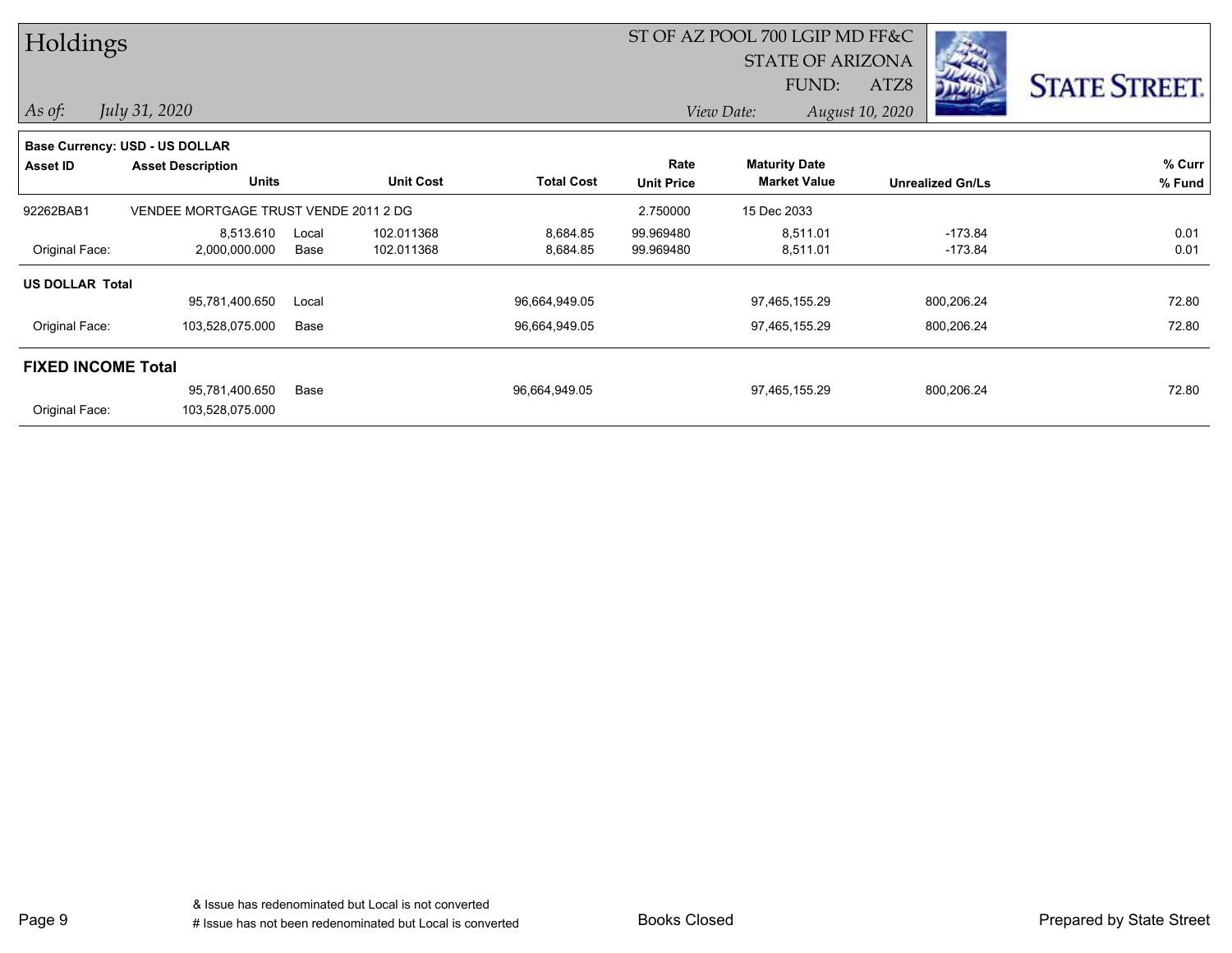| Holdings          |                                       |      |                  |                   |                   | ST OF AZ POOL 700 LGIP MD FF&C |                         |                         |                      |
|-------------------|---------------------------------------|------|------------------|-------------------|-------------------|--------------------------------|-------------------------|-------------------------|----------------------|
|                   |                                       |      |                  |                   |                   |                                | <b>STATE OF ARIZONA</b> |                         |                      |
|                   |                                       |      |                  |                   |                   | FUND:                          | ATZ8                    |                         | <b>STATE STREET.</b> |
| $ $ As of:        | July 31, 2020                         |      |                  |                   |                   | View Date:                     | August 10, 2020         |                         |                      |
|                   | <b>Base Currency: USD - US DOLLAR</b> |      |                  |                   |                   |                                |                         |                         |                      |
| <b>Asset ID</b>   | <b>Asset Description</b>              |      |                  |                   | Rate              | <b>Maturity Date</b>           |                         |                         | % Curr               |
|                   | <b>Units</b>                          |      | <b>Unit Cost</b> | <b>Total Cost</b> | <b>Unit Price</b> | <b>Market Value</b>            |                         | <b>Unrealized Gn/Ls</b> | % Fund               |
| <b>FUND Total</b> |                                       |      |                  |                   |                   |                                |                         |                         |                      |
|                   | 132,193,413.500                       | Base |                  | 133,072,254.82    |                   | 133,873,863.75                 |                         | 801,608.93              | 100.00               |
|                   |                                       |      |                  |                   |                   |                                |                         |                         |                      |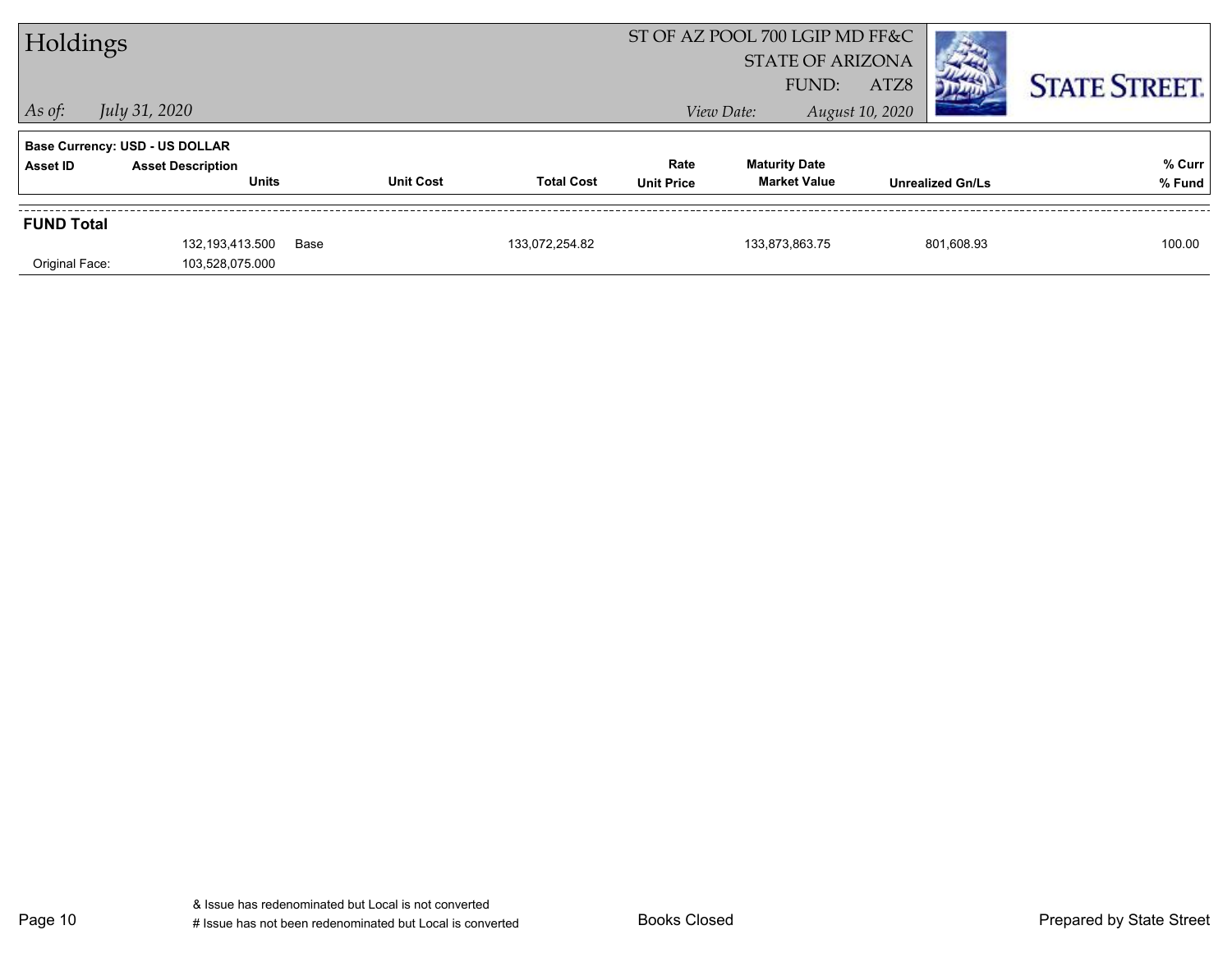## Currency Summary

*As of: July 31, 2020*

## ST OF AZ POOL 700 LGIP MD FF&C

STATE OF ARIZONA

ATZ8



*View Date: August 10, 2020*FUND:

#### **Base Currency:USD - US DOLLAR**

|                        |                   |       |                   |                     | % Currency |                         |                          |                           |
|------------------------|-------------------|-------|-------------------|---------------------|------------|-------------------------|--------------------------|---------------------------|
|                        | <b>Units</b>      |       | <b>Total Cost</b> | <b>Market Value</b> | % Fund     | <b>Unreal Sec Gn/Ls</b> | <b>Unreal Curr Gn/Ls</b> | <b>Total Unreal Gn/Ls</b> |
| <b>US DOLLAR</b>       |                   |       |                   |                     |            |                         | Exchange Rate:           | 1.000000                  |
| <b>CASH</b>            |                   |       |                   |                     |            |                         |                          |                           |
|                        | 398,945.020       | Local | 398,945.02        | 398,945.02          | 0.30       | 0.00                    |                          | 0.00                      |
|                        |                   | Base  | 398,945.02        | 398,945.02          | 0.30       | 0.00                    | 0.00                     | 0.00                      |
| <b>CASH EQUIVALENT</b> |                   |       |                   |                     |            |                         |                          |                           |
|                        | 36,013,067.830    | Local | 36,008,360.75     | 36,009,763.44       | 26.90      | 1,402.69                |                          | 1,402.69                  |
|                        |                   | Base  | 36,008,360.75     | 36,009,763.44       | 26.90      | 1,402.69                | 0.00                     | 1,402.69                  |
| <b>FIXED INCOME</b>    |                   |       |                   |                     |            |                         |                          |                           |
|                        | 95,781,400.650    | Local | 96,664,949.05     | 97,465,155.29       | 72.80      | 800,206.24              |                          | 800,206.24                |
| Original Face:         | 103,528,075.000   | Base  | 96,664,949.05     | 97,465,155.29       | 72.80      | 800,206.24              | 0.00                     | 800,206.24                |
| <b>US DOLLAR Total</b> |                   |       |                   |                     |            |                         |                          |                           |
|                        | 132, 193, 413.500 | Local | 133,072,254.82    | 133,873,863.75      | 100.00     | 801,608.93              |                          | 801,608.93                |
| Original Face:         | 103,528,075.000   | Base  | 133,072,254.82    | 133,873,863.75      | 100.00     | 801,608.93              | 0.00                     | 801,608.93                |
| <b>FUND Total</b>      |                   |       |                   |                     |            |                         |                          |                           |
|                        | 132,193,413.500   | Base  | 133,072,254.82    | 133,873,863.75      | 100.00     | 801,608.93              | 0.00                     | 801,608.93                |
| Original Face:         | 103,528,075.000   |       |                   |                     |            |                         |                          |                           |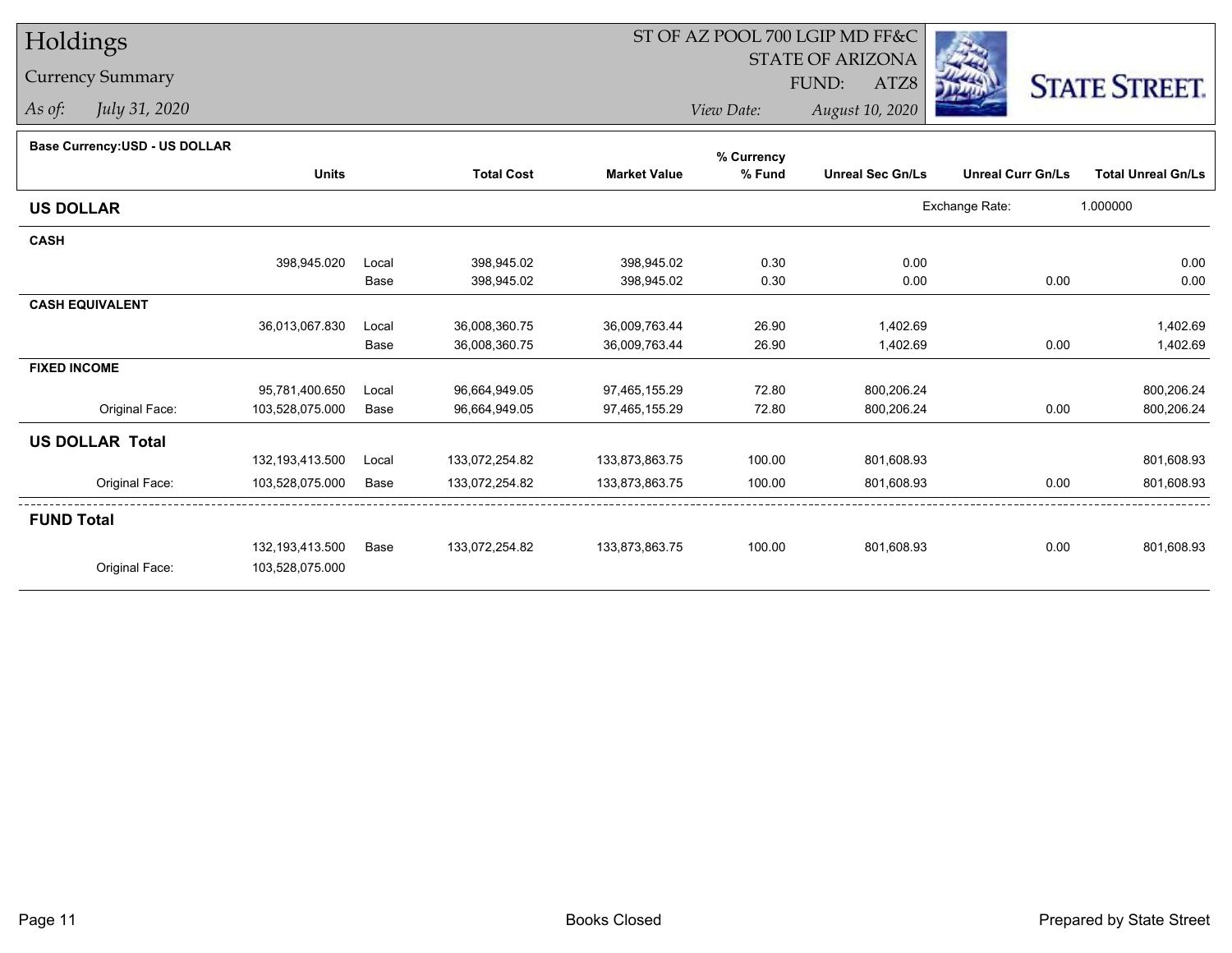| Holdings             |                                       |                   |                     | ST OF AZ POOL 700 LGIP MD FF&C |                                          |                          |                           |  |
|----------------------|---------------------------------------|-------------------|---------------------|--------------------------------|------------------------------------------|--------------------------|---------------------------|--|
| <b>Asset Summary</b> |                                       |                   |                     |                                | <b>STATE OF ARIZONA</b><br>FUND:<br>ATZ8 |                          |                           |  |
| As of:               | July 31, 2020                         |                   |                     | View Date:                     | August 10, 2020                          |                          | <b>STATE STREET.</b>      |  |
|                      |                                       |                   |                     |                                |                                          |                          |                           |  |
|                      | <b>Base Currency: USD - US DOLLAR</b> |                   |                     |                                |                                          |                          |                           |  |
|                      | <b>Units</b>                          | <b>Total Cost</b> | <b>Market Value</b> | % Fund                         | <b>Unreal Sec Gn/Ls</b>                  | <b>Unreal Curr Gn/Ls</b> | <b>Total Unreal Gn/Ls</b> |  |
| <b>CASH</b>          |                                       |                   |                     |                                |                                          |                          |                           |  |
| <b>US DOLLAR</b>     |                                       |                   |                     |                                |                                          |                          |                           |  |
|                      | 398,945.020                           | 398,945.02        | 398,945.02          | 0.30                           | 0.00                                     | 0.00                     | 0.00                      |  |
| <b>CASH Total</b>    |                                       |                   |                     |                                |                                          |                          |                           |  |
|                      | 398,945.020                           | 398,945.02        | 398,945.02          | 0.30                           | 0.00                                     | 0.00                     | 0.00                      |  |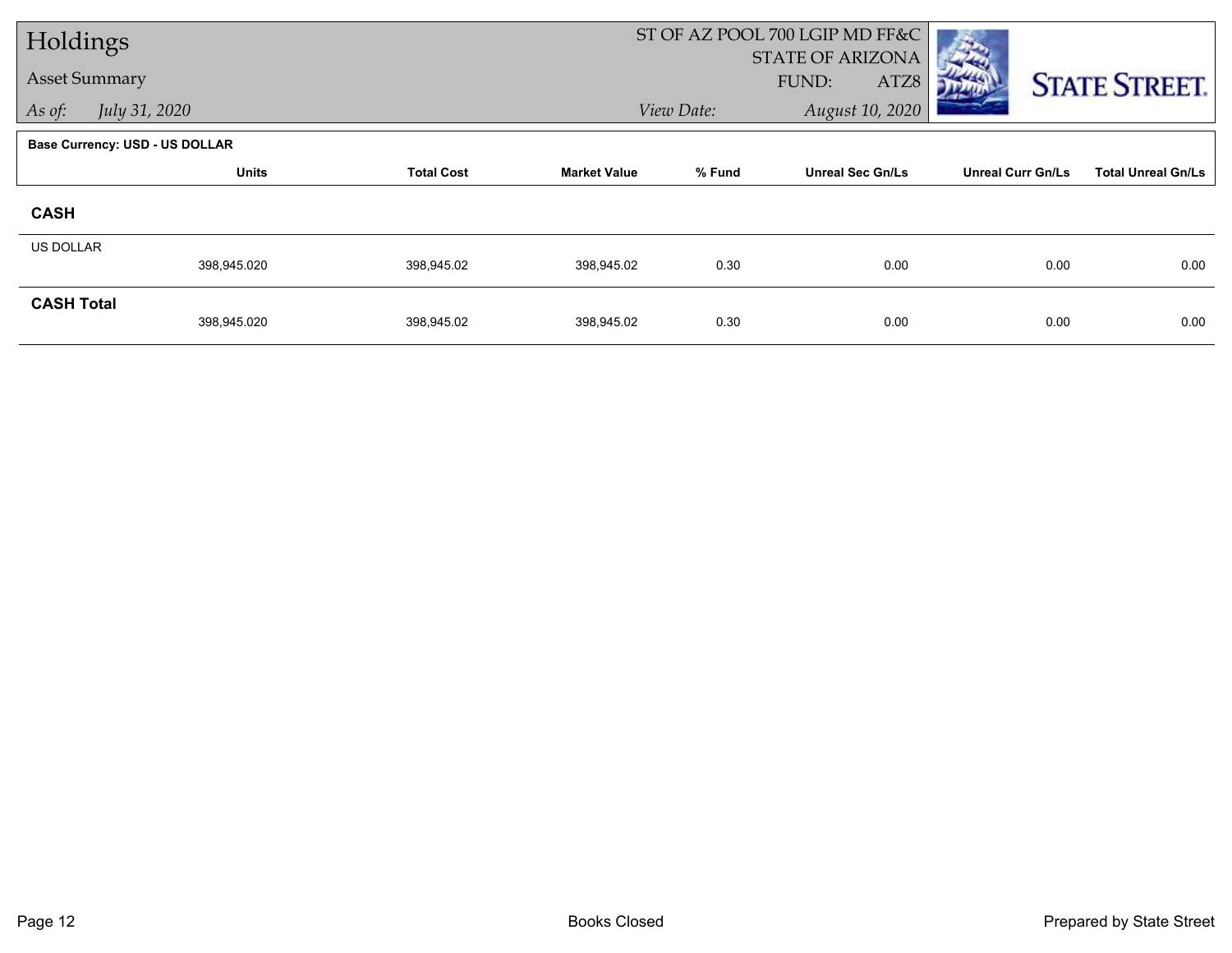| Holdings  |                                |                   |                     |            | ST OF AZ POOL 700 LGIP MD FF&C |                          |                           |
|-----------|--------------------------------|-------------------|---------------------|------------|--------------------------------|--------------------------|---------------------------|
|           |                                |                   |                     |            | <b>STATE OF ARIZONA</b>        |                          |                           |
|           | <b>Asset Summary</b>           |                   |                     |            | FUND:<br>ATZ8                  |                          | <b>STATE STREET.</b>      |
| As of:    | July 31, 2020                  |                   |                     | View Date: | August 10, 2020                |                          |                           |
|           | Base Currency: USD - US DOLLAR |                   |                     |            |                                |                          |                           |
|           | <b>Units</b>                   | <b>Total Cost</b> | <b>Market Value</b> | % Fund     | <b>Unreal Sec Gn/Ls</b>        | <b>Unreal Curr Gn/Ls</b> | <b>Total Unreal Gn/Ls</b> |
|           | <b>CASH EQUIVALENT</b>         |                   |                     |            |                                |                          |                           |
| US DOLLAR |                                |                   |                     |            |                                |                          |                           |
|           | 36,013,067.830                 | 36,008,360.75     | 36,009,763.44       | 26.90      | 1,402.69                       | 0.00                     | 1,402.69                  |
|           | <b>CASH EQUIVALENT Total</b>   |                   |                     |            |                                |                          |                           |
|           | 36,013,067.830                 | 36,008,360.75     | 36,009,763.44       | 26.90      | 1,402.69                       | 0.00                     | 1,402.69                  |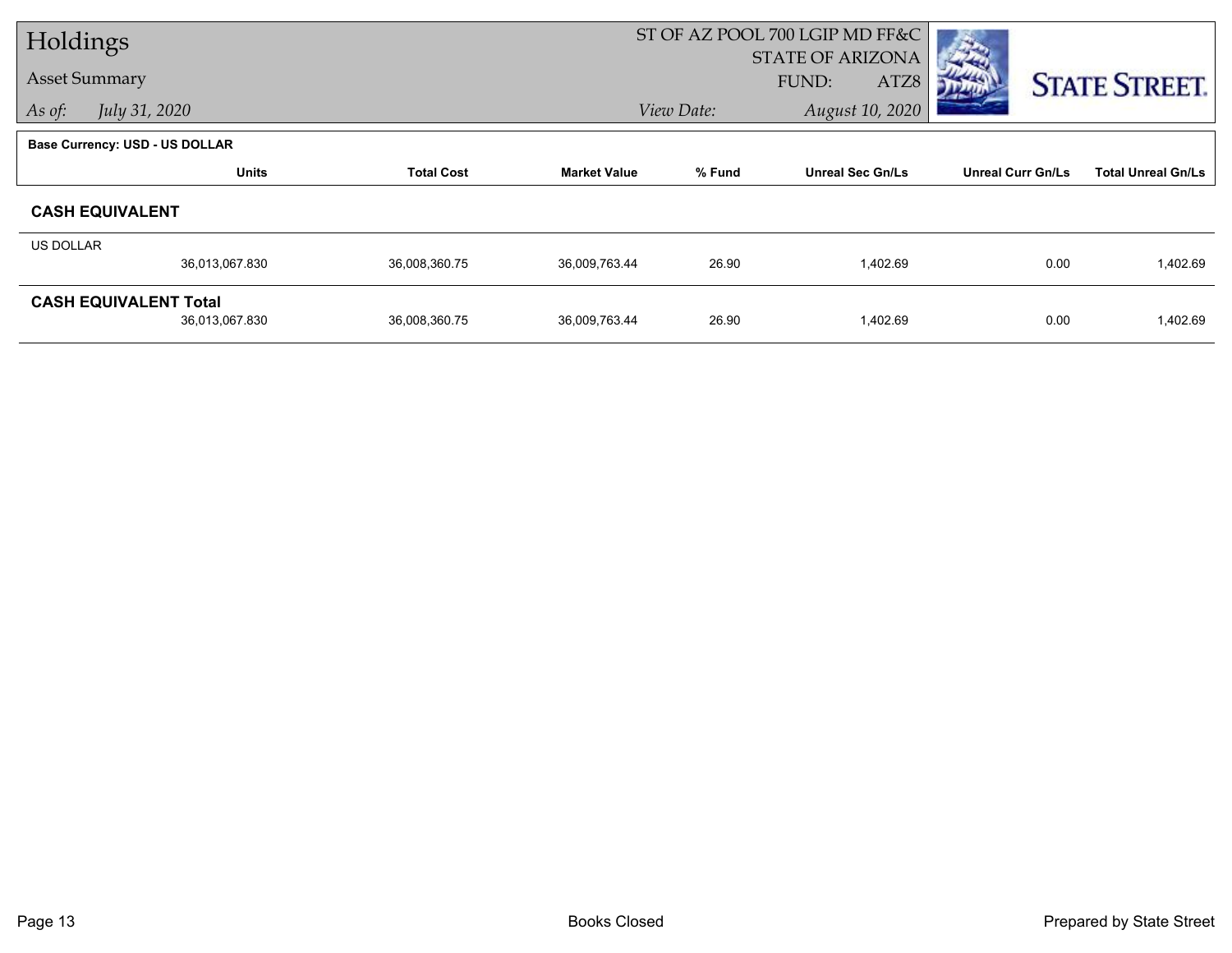| Holdings  |                                |                   |                     |            | ST OF AZ POOL 700 LGIP MD FF&C |                          |                           |
|-----------|--------------------------------|-------------------|---------------------|------------|--------------------------------|--------------------------|---------------------------|
|           |                                |                   |                     |            | <b>STATE OF ARIZONA</b>        |                          |                           |
|           | <b>Asset Summary</b>           |                   |                     |            | FUND:<br>ATZ8                  |                          | <b>STATE STREET.</b>      |
| As of:    | July 31, 2020                  |                   |                     | View Date: | August 10, 2020                |                          |                           |
|           | Base Currency: USD - US DOLLAR |                   |                     |            |                                |                          |                           |
|           | <b>Units</b>                   | <b>Total Cost</b> | <b>Market Value</b> | % Fund     | <b>Unreal Sec Gn/Ls</b>        | <b>Unreal Curr Gn/Ls</b> | <b>Total Unreal Gn/Ls</b> |
|           | <b>FIXED INCOME</b>            |                   |                     |            |                                |                          |                           |
| US DOLLAR |                                |                   |                     |            |                                |                          |                           |
|           | 95,781,400.650                 | 96,664,949.05     | 97,465,155.29       | 72.80      | 800,206.24                     | 0.00                     | 800,206.24                |
|           | <b>FIXED INCOME Total</b>      |                   |                     |            |                                |                          |                           |
|           | 95,781,400.650                 | 96,664,949.05     | 97,465,155.29       | 72.80      | 800,206.24                     | 0.00                     | 800,206.24                |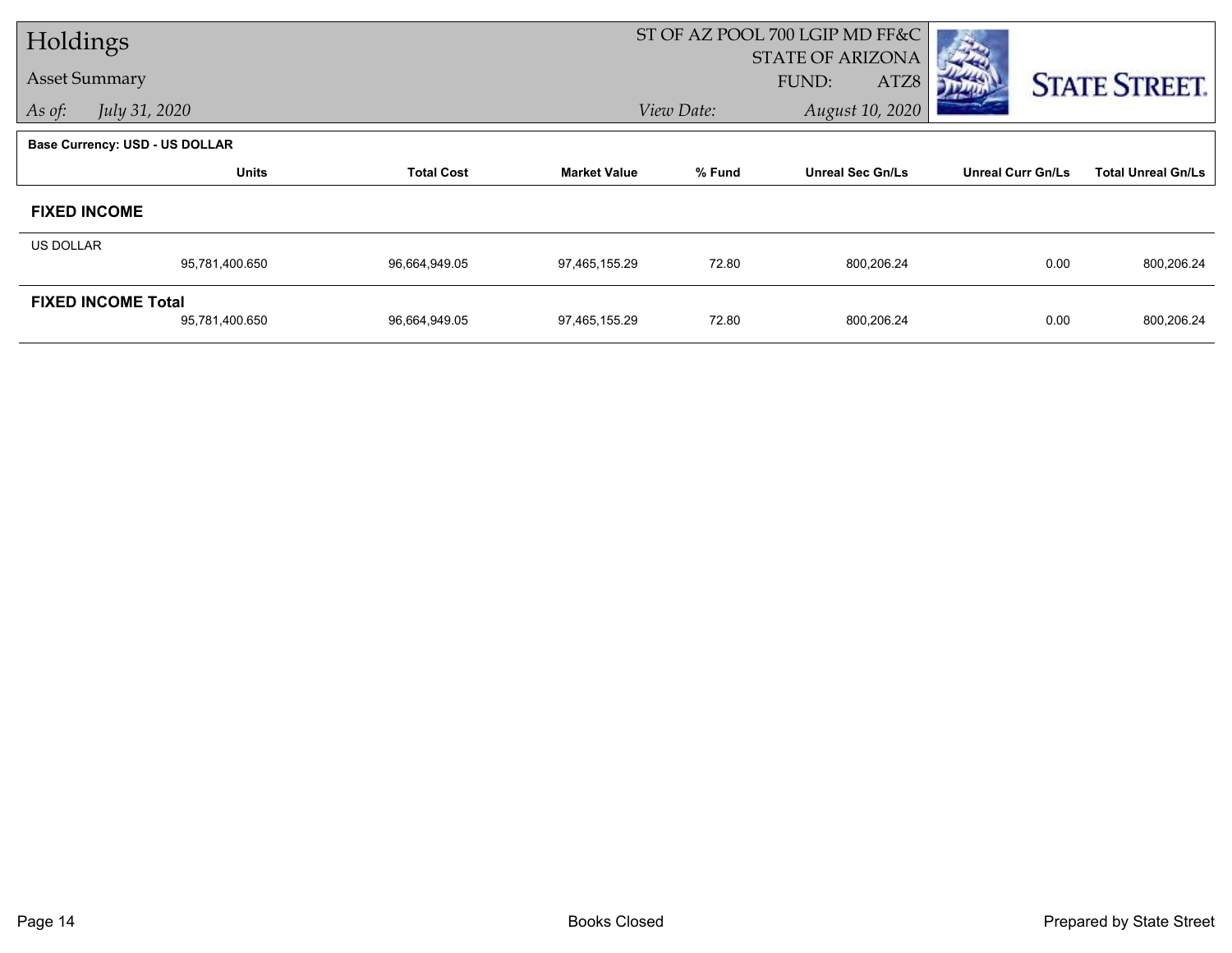| Holdings                              |                      |                   |                     |            | ST OF AZ POOL 700 LGIP MD FF&C |                   |                           |
|---------------------------------------|----------------------|-------------------|---------------------|------------|--------------------------------|-------------------|---------------------------|
|                                       |                      |                   |                     |            | <b>STATE OF ARIZONA</b>        |                   |                           |
|                                       | <b>Asset Summary</b> |                   |                     |            | ATZ8<br>FUND:                  |                   | <b>STATE STREET.</b>      |
| As of:                                | July 31, 2020        |                   |                     | View Date: | August 10, 2020                |                   |                           |
| <b>Base Currency: USD - US DOLLAR</b> |                      |                   |                     |            |                                |                   |                           |
|                                       | <b>Units</b>         | <b>Total Cost</b> | <b>Market Value</b> | % Fund     | <b>Unreal Sec Gn/Ls</b>        | Unreal Curr Gn/Ls | <b>Total Unreal Gn/Ls</b> |
| <b>FUND Total</b>                     |                      |                   |                     |            |                                |                   |                           |
|                                       | 132,193,413.500      | 133,072,254.82    | 133,873,863.75      | 100.00     | 801,608.93                     | 0.00              | 801,608.93                |